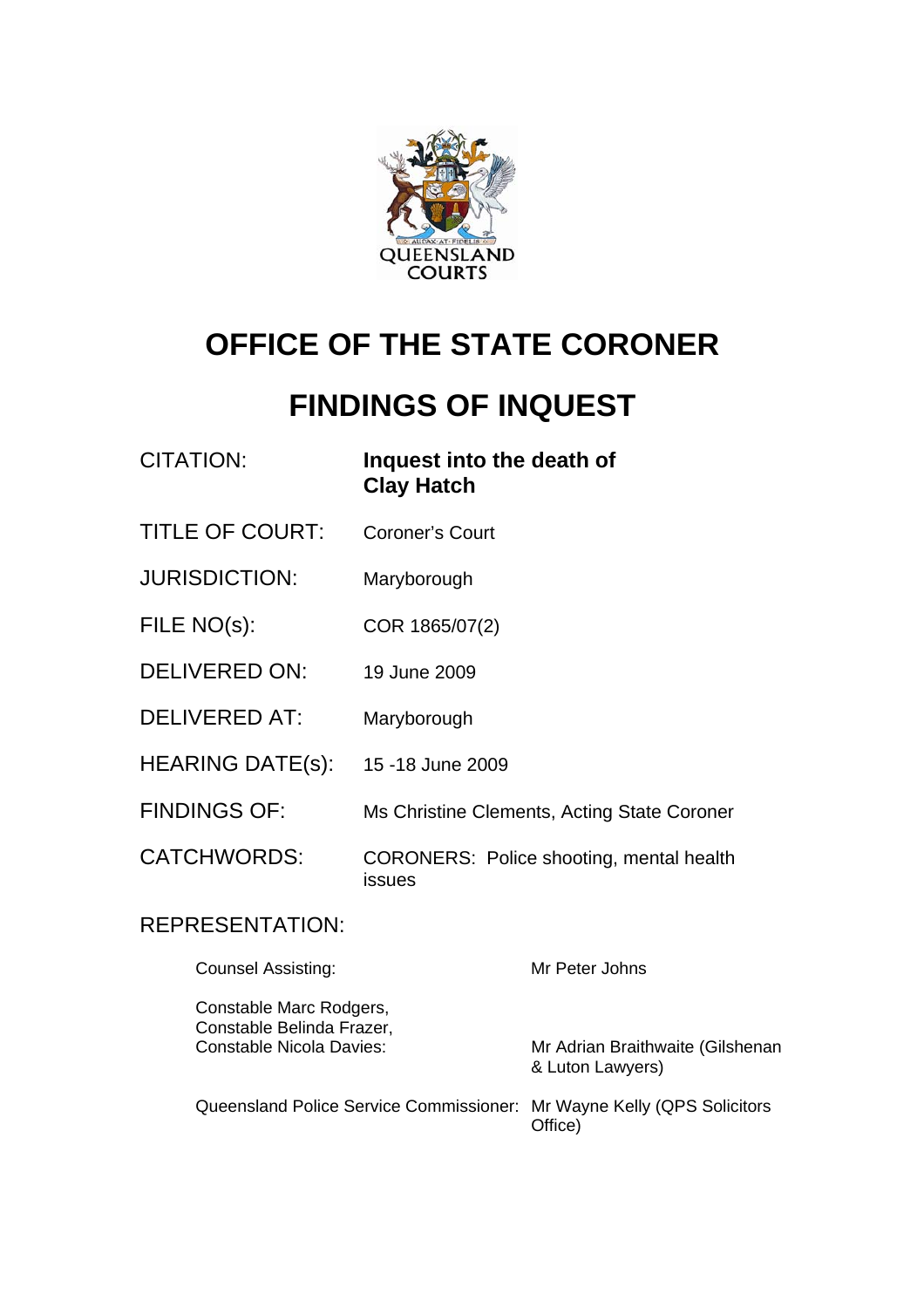The *Coroners Act 2003* provides in s45 that when an inquest is held into a death in custody, the coroner's written findings must be given to the family of the person who died, each of the persons or organizations granted leave to appear at the inquest and to various specified officials with responsibility for the justice system including the Attorney-General and the Minister for Police and Corrective Services. These are my findings in relation to the death of Clay Hatch. They will be distributed in accordance with the requirements of the Act and posted on the website of the Office of the State Coroner.

# **Introduction**

Clay Hatch died in Maryborough on the morning of 2 May 2007 moments after being struck by a single bullet fired from the service pistol of a police officer. In the preceding minutes he had taken a supermarket cashier hostage and then, after police had arrived at the scene, stabbed him several times. In an acute psychotic state and with symptoms likely exacerbated by illegal drug use, Mr Hatch, knife held prominently, ran at one of the police officers. Although Mr Hatch had longstanding psychiatric problems, his recent history, thanks in part to committed and ongoing support from his parents, had not been suggestive of impending violence. He was 34 years of age.

These findings

- confirm the identity of the deceased person, the time, place and medical cause of his death;
- examine the events leading up to the shooting of the deceased man by police on the morning of 2 May 2007;
- consider whether the police officers involved acted in accordance with the Queensland Police Service (QPS) policies and procedures then in force; and
- consider the adequacy and appropriateness of the mental health treatment received by the deceased man.

As this is an inquest and not a criminal or civil trial, these findings will not seek to lay blame or suggest anyone has been guilty of a criminal offence or is civilly liable for the death.

# **The investigation**

As can be readily appreciated, whenever a death is connected with police action it is essential the matter be thoroughly investigated to allay any suspicions that inappropriate action by the officers may have contributed to the death. The family and friends of the deceased person are entitled to expect a thorough investigation and account of how their family member died in custody. It is also desirable that the general public be fully apprised of the circumstances of the death so they can be assured the actions of the officers have been appropriately scrutinised. The police officers involved also have a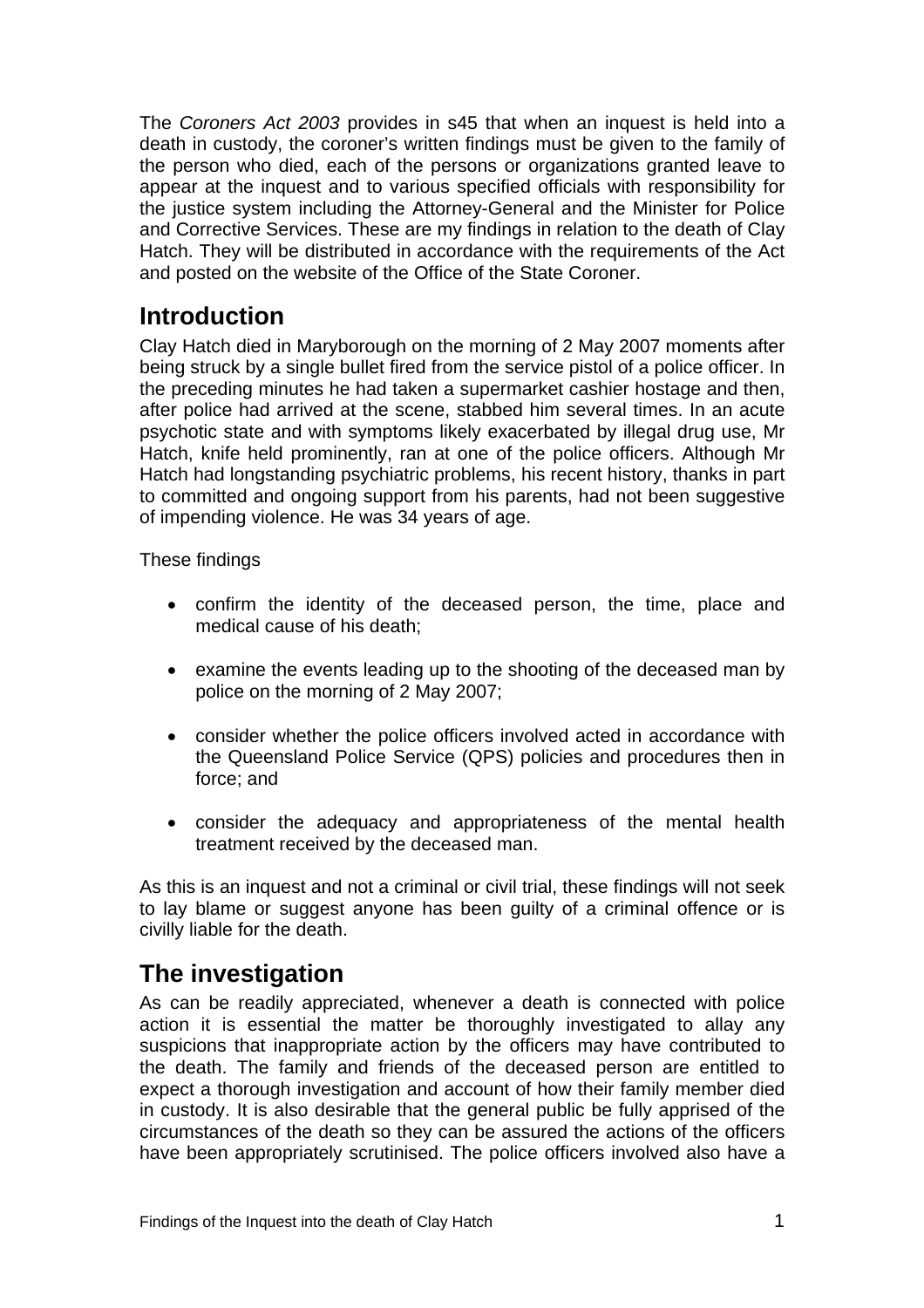right to have an independent assessment made of their actions so there can in future be no suggestion there has been any inappropriate action.

The Coronial and Disciplinary investigation was conducted by the QPS Ethical Standards Command and a detailed report for the Coroner was prepared by Inspector Brendan Smith.

In the course of that investigation, relevant QPS computer records were accessed; both in relation to the deceased and those containing notations made by communications staff at Maryborough station.

All medical records concerning Mr Hatch were seized from the Gold Coast Hospital and Palm Beach Mental Health Clinic. A detailed outline of Mr Hatch's mental health treatment was obtained from his treating psychiatrist, Dr Heinz Albrecht.

Train and bus company records were inspected and CCTV footage viewed in an attempt to identify the movements of Mr Hatch on the day before the shooting. Ongoing checks have been conducted on the mobile telephone of Mr Hatch. These show it has not been used since his death. It has never been found.

Mr Hatch's bank records were obtained showing he accessed \$600 at an ATM near Varsity Lakes on 30 April 2007.

Inquiries were conducted with a retail store and caravan park in Maryborough in order to ascertain Mr Hatch's movements on the evening of 1 May and the morning of 2 May 2007.

Interviews were conducted on the evening of 2 May 2007 with the two police officers and the police recruit who were present at the time of the shooting. The investigating officers conducted a video 'walk through' re-enactment of events at the scene with Constable Marc Rodgers, the officer who shot Mr **Hatch** 

Statements were obtained from eyewitnesses to the shooting as well as those police officers who subsequently attended the scene. Police communications staff were also interviewed.

Records were obtained from the Queensland Ambulance Service (QAS) showing they arrived at the scene 12 minutes after the shooting. Statements concerning the condition and treatment of Mr Richard Fenney, the person stabbed by Mr Hatch, were obtained from QAS and Hervey Bay Hospital personnel.

QPS scenes of crime officers attended the scene and conducted a thorough forensic examination. Photographs were taken of the scene and other relevant points of interest shortly after the shooting. A detailed forensic map of the scene was prepared.

Findings of the Inquest into the death of Clay Hatch **2** and 2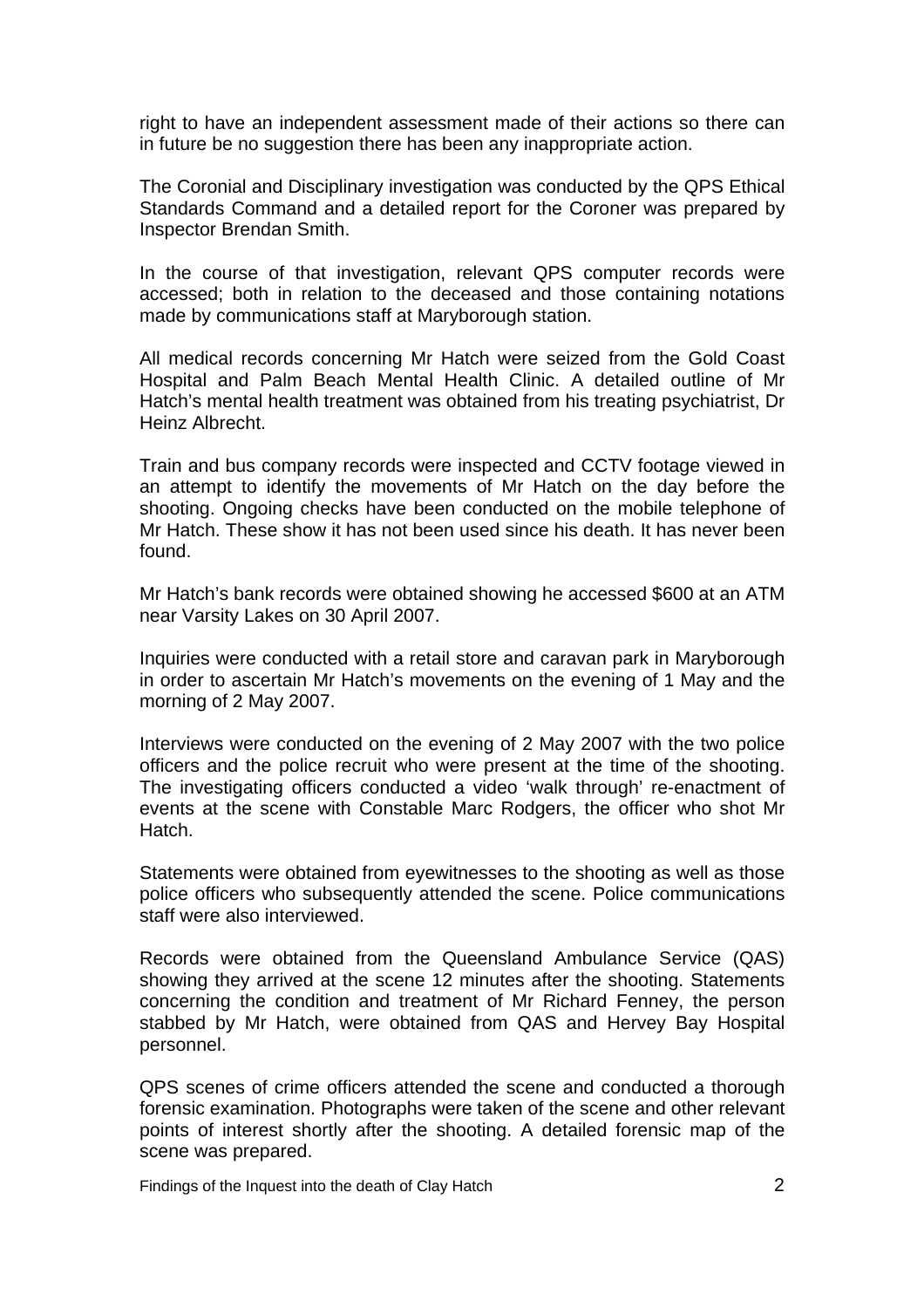Tape recordings of the '000' calls made to Maryborough police as well as police radio communications to and from that station were seized.

The two officers and the recruit who attended the scene were required to provide urine specimens. These were tested and showed no traces of drugs or alcohol.

The training records of the two police constables who attended the scene were obtained showing they had both recently conducted and passed their twice yearly operational skills and tactics (OST) training; this included modules in the use of firearms; appropriate use of force as per the QPS 'use of force model' and dealing with offenders armed with bladed objects.

On 6 May 2007 the Glock pistol used by Constable Rodgers was examined and test fired by a QPS firearms expert. It was found to be functioning as designed. An examination of the projectile taken from Mr Hatch's body showed rifling marks consistent with having been fired from a Glock pistol, however, a definite link to a specific weapon could not be established due to the quality and quantity of those marks.

Mr Hatch's body was identified to an Inspector from the Ethical Standards Command by his parents Bryan and Helen Hatch on 3 May 2007.

An autopsy examination was conducted later that day by an experienced pathologist, Dr Alex Olumbe, during which blood and urine samples were taken from the deceased and subsequently analysed.

I am satisfied this matter has been thoroughly and professionally investigated and all sources of information have been accessed and analysed.

## **The evidence**

I turn now to the evidence. I have not summarised all of the information contained in the exhibits and transcript but I consider it appropriate to record in these reasons the evidence I believe is necessary to understand the findings I have made. I note at the outset that the circumstances of Clay Hatch's death occurred suddenly and without warning and the situation leading to his death escalated rapidly. All the evidence indicates the young man, Richard Fenney who was stabbed, as well as the members of the public who were unwittingly drawn into events and the police officers, were subject to extraordinary stress and fear. Their statements detailing what occurred and their evidence in the inquest is considered having regard to that environment. It is not at all surprising that individuals' accounts vary in such circumstances. Accounts can be truthful but be incomplete or even mistaken when events have occurred so rapidly and caused such fear and stress.  $1$  I also note these findings have been

<span id="page-3-0"></span>l <sup>1</sup> Inspector Turner gave evidence of auditory and visual deprivation and recall occurring in circumstances of extreme stress.

Findings of the Inquest into the death of Clay Hatch 3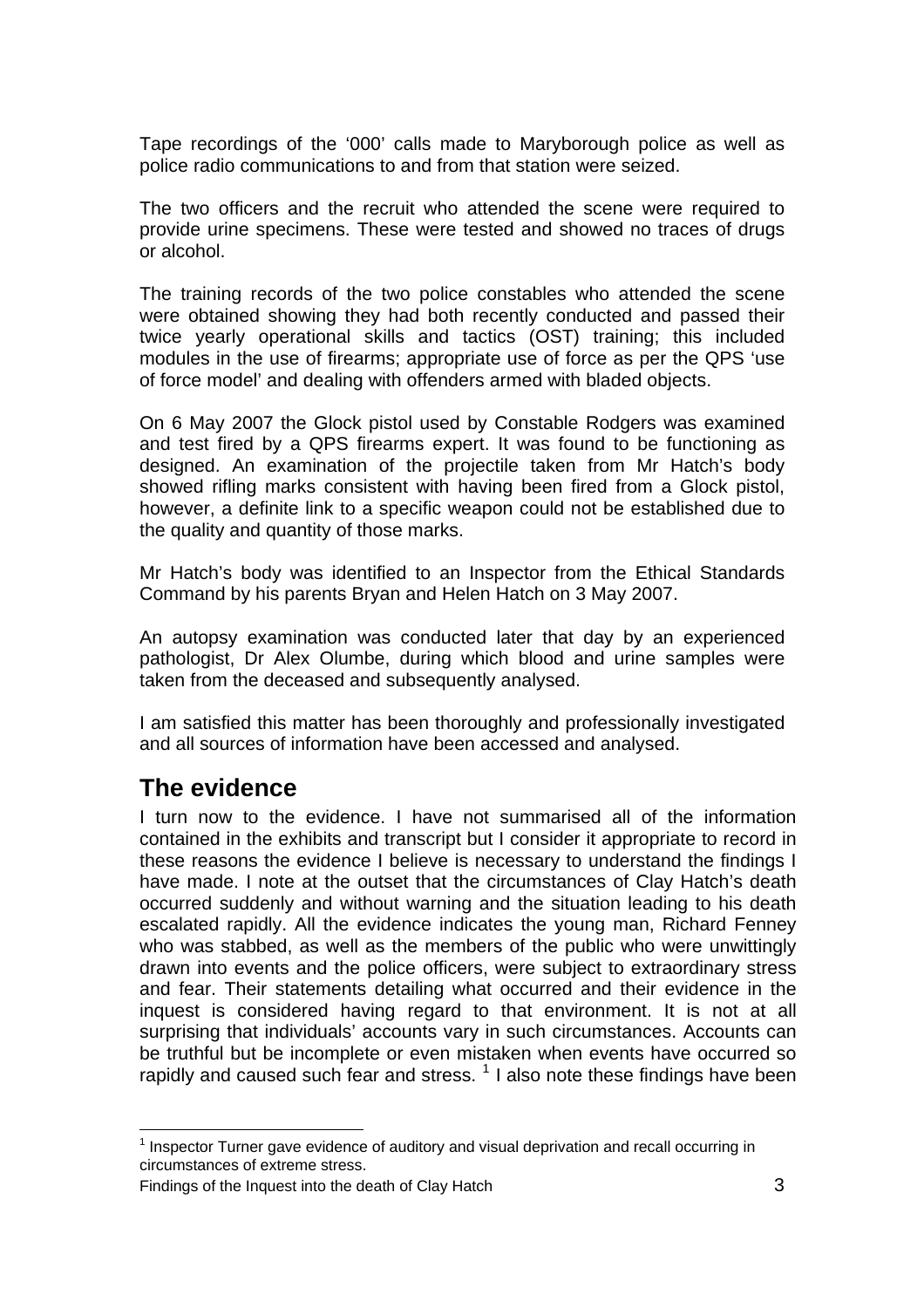prepared from notes taken during proceedings and without access to transcript. I reserve the right to correct the written findings.

## *Social history*

Clay Hatch was aged 34 when he died on 2 May 2007. He lived with his parents at Worongary on the Gold Coast. He attended school in Brisbane before a final period of home schooling whilst sailing aboard a yacht with his parents. After leaving school he experienced difficulty in a less structured environment and found it hard to find or maintain employment. The information suggests he was somewhat of a loner and remained living with his parents.

His parents have been devastated by his death and declined to provide direct input into this inquest. Nor did they wish to attend. A couple of close friends did attend and Debbie Brewer gave brief evidence confirming Clay was loved by his family and staunchly supported throughout his life by his parents. His treating psychiatrist, Dr Albrecht also paid tribute to the care and support they provided their son and for the way in which they co-operated with the treatment team. Debbie Brewer knew Clay over an eighteen year period and was aware of the psychiatric illness that developed during his twenties.

She never experienced Clay acting in an aggressive manner although she described him as a loud man. Her two sons grew up knowing Clay and she felt they knew Clay as a caring and loving man.

## *Mental Health history and treatment*

Mr Hatch's medical records reveal a history of drug abuse followed by the emergence of psychotic indicia in the late 1990's. He was treated from this time through the Gold Coast Mental Health Service (GCMHS); in particular at the Palm Beach Mental Health Clinic and, when necessary, at the Gold Coast Hospital. The records show a diagnosis of Drug Induced Psychosis was applied to Mr Hatch up until 2003. At that time a diagnosis of Schizophrenia, independent of drug use, was made. This diagnosis remained applicable up to the death of Mr Hatch.

On 17, 18 and 19 June 2000, Mr Hatch conducted 3 separate armed robberies. All involved violence of sorts. In one he carried a firearm and in another held a knife to the throat of a victim. On 5 September 2001 the then Mental Health Tribunal made a determination he was suffering from unsoundness of mind for the purposes of the *Mental Health Act* at the time of those offences. This was on the basis of the Drug Induced Psychosis with which he was then diagnosed.

As a result of this finding a forensic order was made which, while stating he was to be detained as a restricted patient at the Gold Coast Hospital, specifically contemplated he be granted leave to reside at his parents' address at Worongary. Indeed this is what happened almost immediately.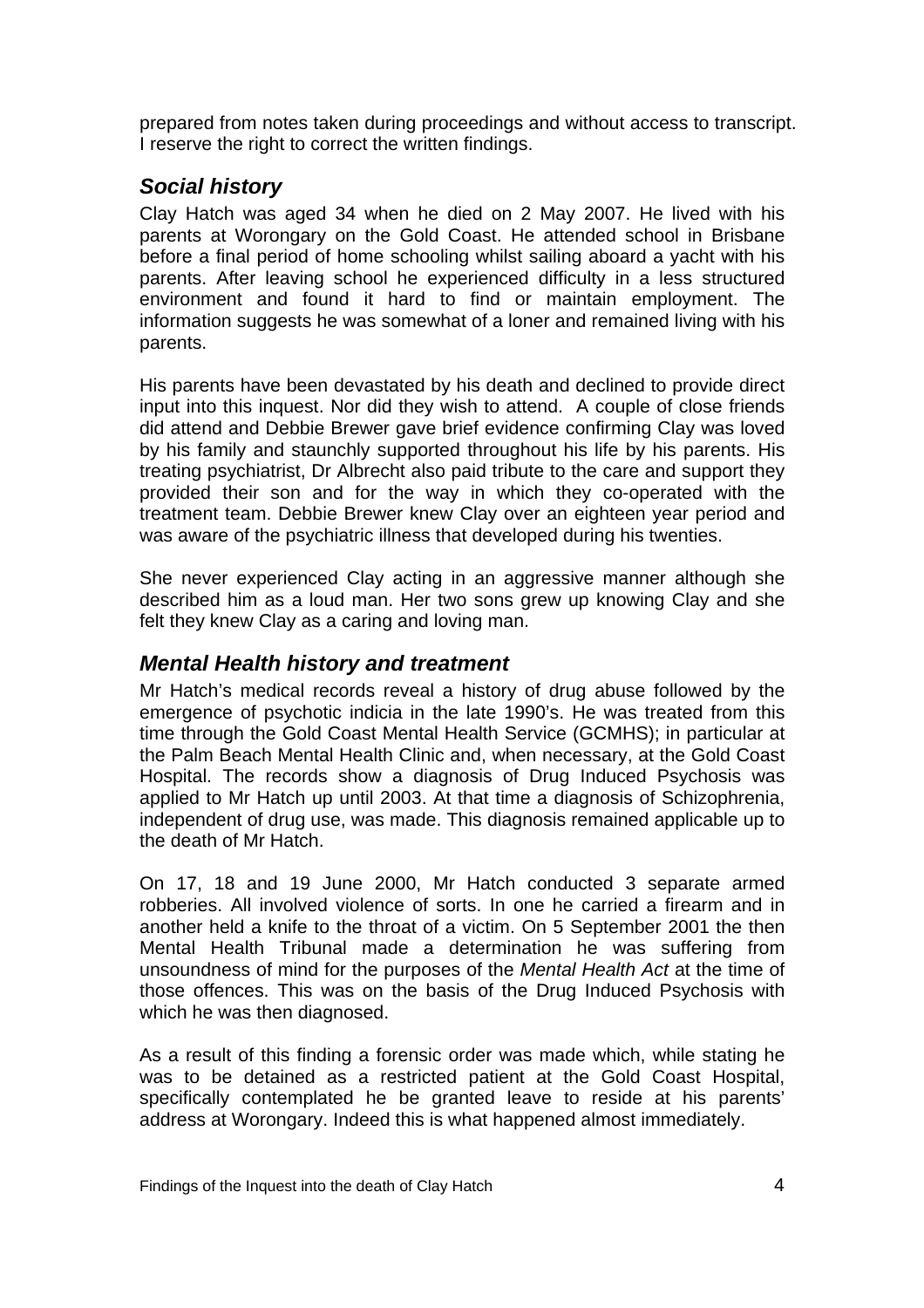The forensic order remained in place until Mr Hatch's death. The evidence from his most recent treating psychiatrist, Dr Heinz Albrecht<sup>[2](#page-5-0)</sup> was that the order was expected to remain in place for the foreseeable future. By the time of his death, Mr Hatch's order had been amended to allow more flexibility in relation to his place of residence (leaving it entirely at the discretion of the Gold Coast mental health authorities) but it continued to apply restrictions to Mr Hatch's activities and movements.

Over the course of the following 5½ years Mr Hatch was required to stay at the Gold Coast Hospital on three occasions. The first was for a brief period in 2004, the second a four week period in late 2006 and the last, a two week period in early April 2007.

The four week stay related to a change in medication (dealt with below). The last stay resulted from a breach of the forensic order on 4 April 2007. On this occasion Mr Hatch went missing in his parent's vehicle. It appears from notes made in hospital records he had done something similar in the preceding weeks. Mr Hatch's parents properly contacted the GCMHS through Mr Hatch's caseworker and reported the situation. Gold Coast police were notified and relevant paperwork forwarded empowering them to detain Mr Hatch and return him to hospital. In the event, Mr Hatch returned a few hours later and voluntarily attended the Gold Coast Hospital with his parents.

Over the following two weeks he remained under observation and his treatment plan was revised. The evidence of Dr Albrecht is that by the end of this two week period Mr Hatch presented well. The episode on 4 April 2007 was treated in the context of an increasing frustration Mr Hatch felt with his personal circumstances; namely the restrictive nature of the forensic order, his reliance on his parents and the need for ongoing management of his medication. Indeed Dr Albrecht described this as a negative consequence of what he saw as Mr Hatch's overall improving condition. The increased periods of lucidity experienced by Mr Hatch allowed him more insight into the state of his life and allowed more contemplation of a future which to him may have seemed to have held little but ongoing difficulties and frustrations.

Despite Dr Albrecht noting a general overall improvement, a review of hospital records in March and April 2007 reveal continued concern from Mr Hatch's parents over his non-compliance with the taking of medication. It is clear that Mr Hatch was still prone to periods of psychosis. As recently as 24 April 2007 Mr Hatch's father had made contact with his case worker and described the difficulty they were having in making Mr Hatch comply with the taking of medication. This was, seemingly, not an unusual situation and far from new when one considers the context of his parents having undertaken the very difficult role of caring for him and helping to manage his condition over the preceding 10 years. Indeed I take this opportunity to make specific note that

l

<span id="page-5-0"></span>Findings of the Inquest into the death of Clay Hatch 5  $2$  Dr Albrecht took over the treatment of Mr Hatch in October 2006. It was clear from his evidence that the death of Mr Hatch (the only one amongst his patients on his evidence) had affected him considerably. As a result he had clearly, both as part of the coronial investigation and independent of it, reviewed and contemplated Mr Hatch's medical history at some length..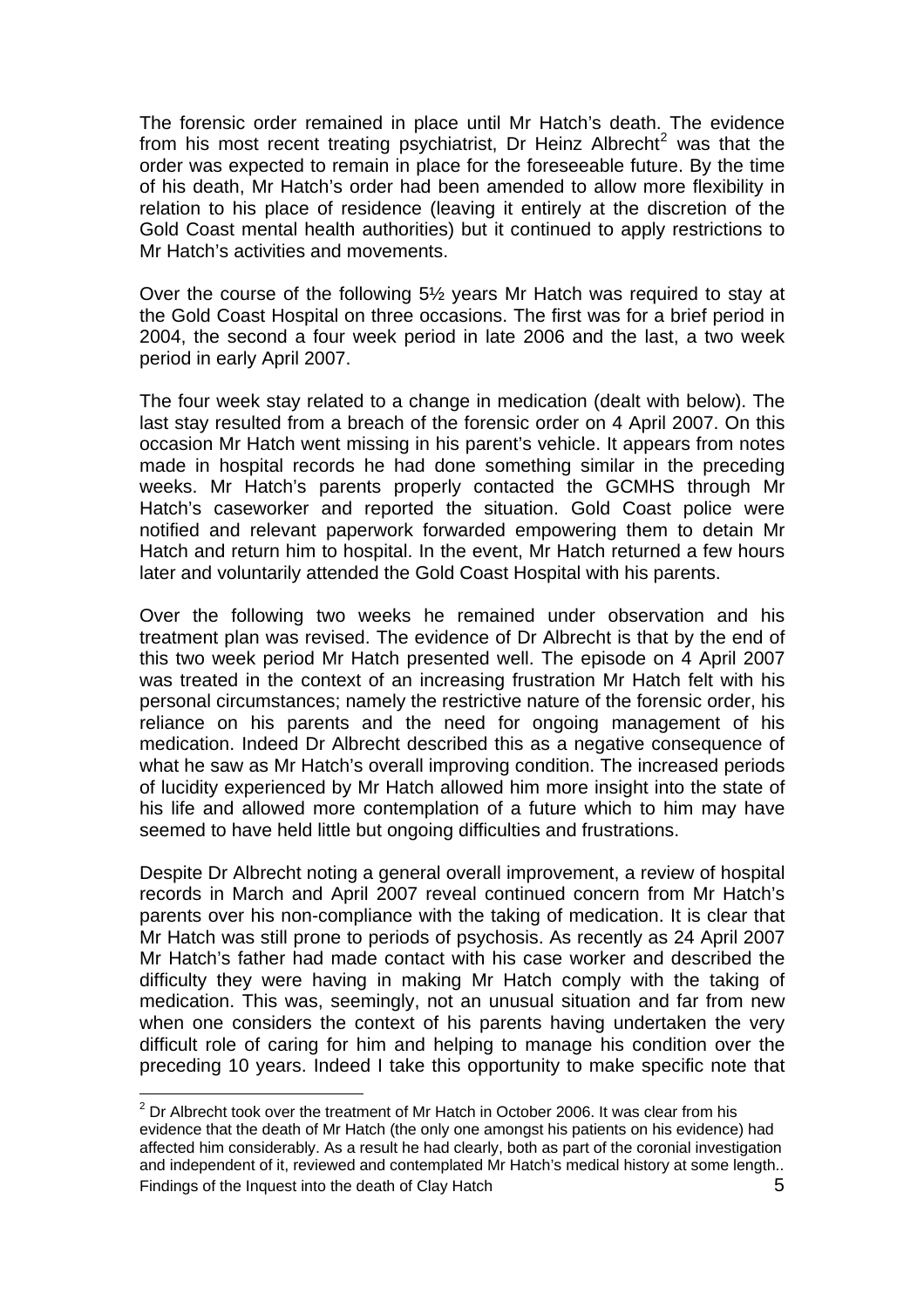the voluminous medical records available to me reveal an admirable commitment on the part of Mr Hatch's parents in caring for him and in their maintaining regular and ongoing contact with mental health staff to ensure the best possible treatment was available. Dr Albrecht described them as within the top 5% of families he has dealt with in this respect and it would not surprise him if in fact they fell within a far more exclusive band of parents insofar as commitment to their child is concerned.

At its most severe, the psychosis suffered by Mr Hatch involved hallucinations, delusions and hearing voices, which he described as 'souls'. There is a suggestion that his non-compliance with the taking of medication resulted in part from being told by these 'souls' not to take it. In any case Mr Hatch had unfortunately not reacted well to a variety of anti-psychotic medications over the years. They either did not work and/or resulted in unsustainable side effects; in particular causing difficulty sleeping which in turn exacerbated the symptoms of the psychosis.

In October 2006 Mr Hatch was started on an anti-psychotic drug Clozapine; often used on patients unresponsive to other treatments. Under Queensland Health policy Mr Hatch changed to this drug during a four week period as an inpatient at the Gold Coast Hospital. Although the drug showed some initial promise, over time it resulted in a dangerous increase in blood-glucose and cholesterol levels and by January 2007 it was decided to discontinue its use.

At the time of his death Mr Hatch was taking the anti-psychotic medication Quetiapine.

In the lengthy course of his treatment in the community Mr Hatch at no time admitted to or gave indications of suicidal or homicidal ideations. He showed no fixation or particular interest in police or policing matters. He did not discuss or show any preoccupation with siege type situations or the taking of hostages. The evidence of Dr Albrecht is that when 'well' Mr Hatch was unlikely to voluntarily interact with other people.

Random drug screens were conducted on Mr Hatch and he complied with directions in this respect at all times. The most recent of these had been conducted on 6 April 2007 and did not show the presence of any illicit substances. Although a screening around Christmas 2006 suggested illegal drug use, the lack of any positive results subsequently was consistent with Mr Hatch's instructions that he had not been using illicit substances.

## *Events on 30 April and 1 May 2007*

On 30 April 2007 Clay Hatch's parents dropped him off at a friend's place at Varsity Lakes to stay overnight before a scheduled medical appointment. This was indicative that Clay was generally well enough for his parents to feel confident to do this. The arrangement in place was for his parents to pick him up the next morning to attend his appointment with his case worker, Donna Campbell at the Palm Beach Office of Mental Health.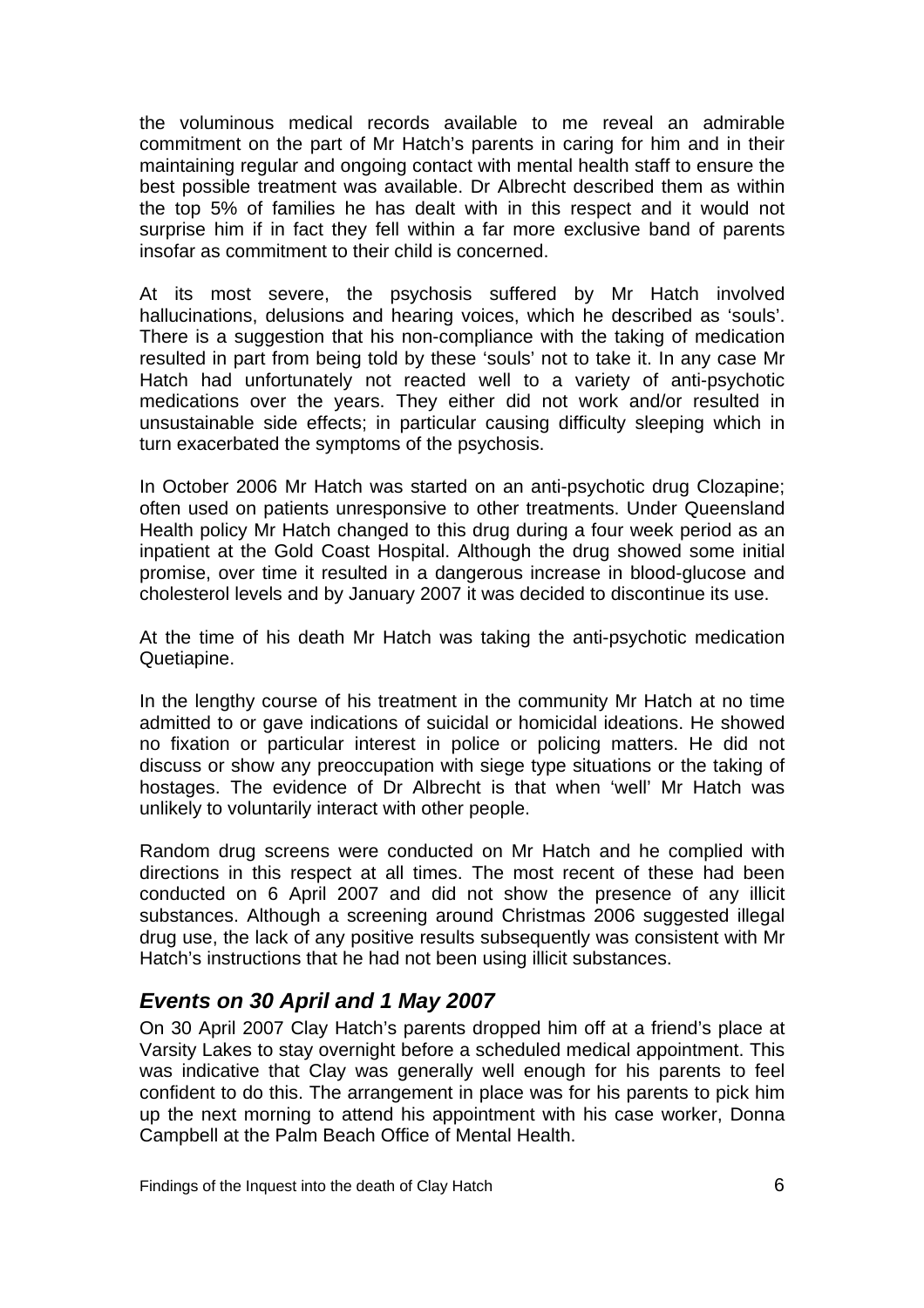Joseph Tomaszewski had known Clay Hatch for 16 years. He told the inquest he saw Clay regularly, often on weekends when Clay would drop in to his house. He was aware Clay suffered from mental illness and was aware he had been diagnosed with schizophrenia. He knew he was required to take medication. He said Clay sometimes had nightmares and would sometimes appear to be self engrossed, "sitting there, giggling," in his words. He also referred to Clay hearing voices.

It was Sunday when Clay was dropped off to stay overnight. There were no indications from his parents of any unusual concern for Clay, but he remembered them confirming with him that Clay would remain at his residence. During the afternoon they went out to the shop briefly without incident and later in the evening a mate of Joseph's visited the premises. Joseph denied Clay consumed any alcohol or drugs that night to his knowledge. He said Clay had given up alcohol recently. He knew Clay had recently been in hospital during April but thought this related to blood sugar or blood pressure issues rather than mental health matters.

He denied any drugs being present in the house. Nor did he notice anything in Clay's behaviour to indicate Clay had taken any drugs. He said the last time he was aware Clay took drugs was when he was involved in the armed robberies in 2000.

He was aware Clay had medication but he did not see Clay take this although he thought Clay had taken the medication. When he went to bed around midnight, Clay was watching television. It was in the early hours of the morning he got up and realised Clay was no longer at the residence. He said he went to the home of the mate who had visited earlier, thinking Clay might be there, and drove around looking for him but without success. Clay's parents were not notified until morning. When Clay failed to keep his medical appointment his parents notified the police.

Joseph Tomaszewski said he had not detected anything unusual in Clay's demeanour although he thought perhaps he was a little quiet. He could not offer any insight into why Clay left, where he went or why he was next located in Maryborough. He was unaware of Clay ever being in possession of a firearm other than when he was involved in the armed hold up which occurred in 2000. He also denied any knowledge of Clay bearing an anti authoritarian feeling towards police. He last saw him wearing jeans and a t-shirt with no other luggage or bags.

He did not immediately tell Clay's parents that Clay had left his premises but waited until morning before informing them.

It is unknown when, and in what circumstances Clay Hatch accessed amphetamines and diazepam that were identified in his body at autopsy on 3 May 2007. I infer this happened at some time after he left his parents' home. Later inquiry revealed he had accessed his bank account at about 1pm on 30 April and withdrawn \$600. This would have been during the time he went out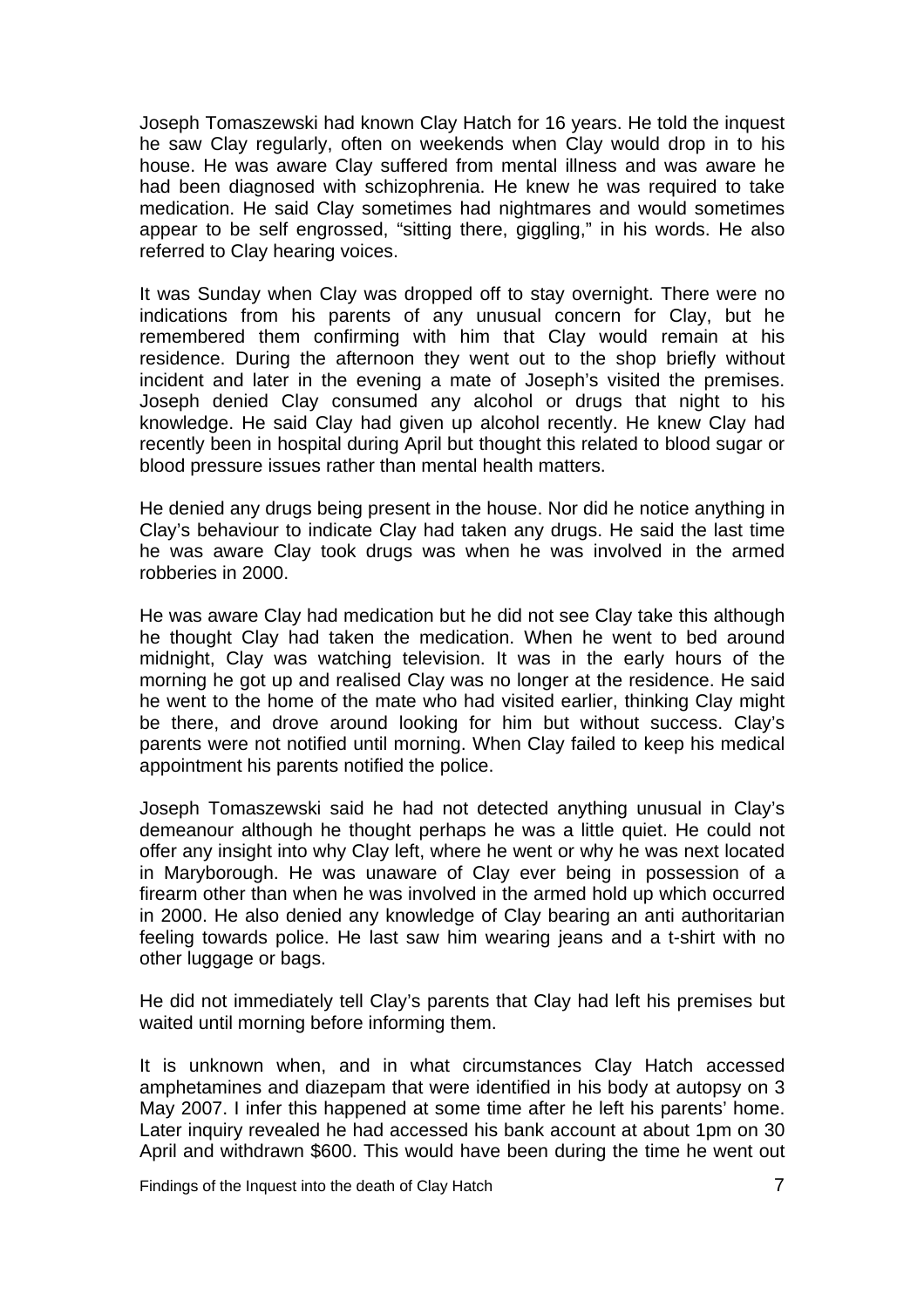shopping with Tomaszewski although he indicated he was unaware this occurred.

Gold Coat police made 6 broadcasts on 1 and 2 May with a missing person report but without success.

After his death there were extensive inquiries made. The next confirmed sighting of Clay after he left his friend's home was in Maryborough at about 4pm on 1 May. Police inquiries confirmed Clay attended the Dimmey's Store in Maryborough before booking into the Wallace Caravan Park under an assumed name of George Stevens. He indicated he had lost his wallet and phone and did not have any identification. It is unknown how he travelled from the Gold Coast to Maryborough or why he stopped at Maryborough. It was also noted he did not appear to have slept in the bed although I note his psychiatrist stated Clay was plagued by insomnia and could go days without sleeping when his illness was manifest.

At about 8.00am on 2 May 2007 Mr Hatch hired a taxi from the Shell Service Station on Gympie Road. He requested to be taken to the gun and ammunition shop on Gympie Road. Such a premise could not be located and he was dropped off outside a small shopping centre on the corner of Gympie Road and Cran Street.

#### *Events at Tinana Place Shopping Centre*

This local group of shops called Tinana Shopping Centre in the town of Maryborough unexpectedly became the scene of a tragedy. The centre includes a Food Works store, a butcher, a real estate business, a bakery and several other stores. It was shortly before 10am when a man who appeared dishevelled and initially only somewhat agitated entered the real estate business. He stayed for around twenty minutes during which time the real estate agent, Darren Evans, became aware of him and thought something was not right about him. Mr Evans was in his office but he became aware his male receptionist was answering the man's questions concerning the whereabouts of a gun shop. When it was indicated the nearest gun shop was in Kingaroy, Mr Evans called out from his office that Kingaroy was three hours away. The man borrowed a yellow pages phone book and went outside to the nearby phone box. Mr Evans did not think much more about him as he was used to all sorts of people coming into the business. He noticed him again as he passed him on the way to the toilet outside and felt that something was "not right" and he kept on his guard but nothing occurred at that time.

It was perhaps ten minutes later that Mr Evans heard raised voices and went outside to see what was happening. By this time two customers from the Food Works store had entered the adjacent butcher shop with shocking news.

Mr Adrian Williams, who appears to be a mild mannered and unassuming personality, told the butcher he should call the police because a man was holding a knife to the throat of a young male shop assistant in the Food Works store. There was initially some incredulity until Mr Williams' account was supported by an older lady, Janet Edwards, who had also been in the store.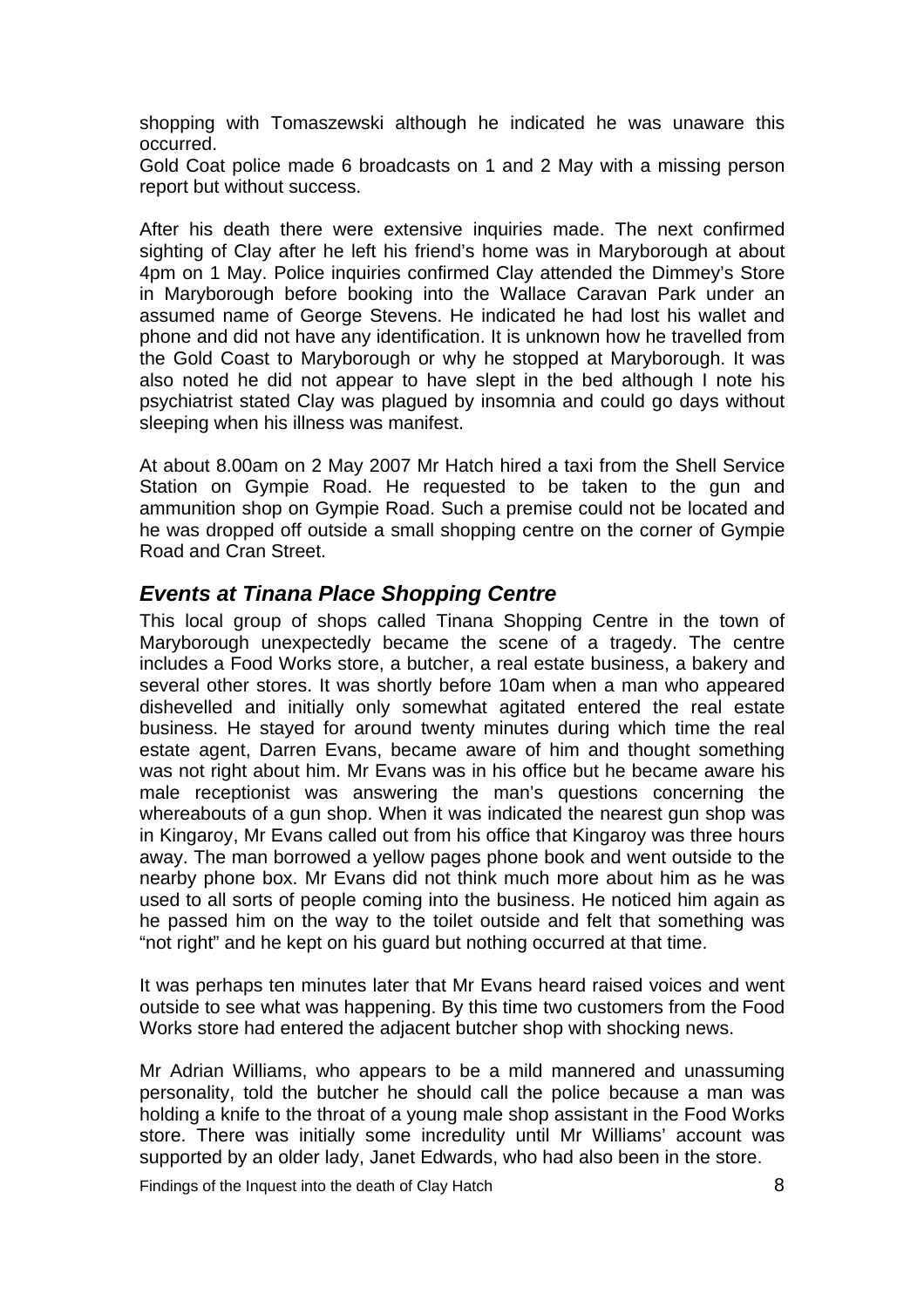The butcher, Mr Darren Simpson, was persuaded to call the police while Mr Williams returned outside.

When Mr Williams first entered the Food Works store he walked straight into the unfolding scene. He saw a young male shop assistant being restrained by a man who was holding a knife to his throat behind the counter and demanding the police be called. The shop cashier was clearly in mortal fear and begged the man not to kill him. Mr Williams tried to calm the man down and told him he did not have a mobile phone but he would go and find a phone.

The man with the knife told Mr Williams to call the cops because he wanted a gun. Clearly he wanted the police to attend because he permitted Mr Williams to leave the shop to go to the butcher's to call the police.

The information given to the police by the butcher, Mr Simpson was

*"I've got someone with a knife apparently holding (unintelligible) in the food store at Tinana Place shopping Centre."* 

The address was clarified and then Mr Simpson said:

*"Apparently he's in the food store. I've just had a lady and a fella come in and tell me he's in next door right now."* 

The police checked the information with Mr Simpson saying:

*"Okay. So it's a fellow with a knife?"* 

This was confirmed.

Mr Williams went back outside to see what was happening but despite his warning to another person about the sensor door at the entry to the Food Works store, it was activated and he was drawn back inside. He was beckoned in by the man with the knife and the young man being held hostage pleaded for his help and so he re-entered the store.

The young shop assistant was still being held behind a counter with a knife at his throat. Mr Williams noticed the store manager, Mark Steffen, had come out from the cold room and was near the counter trying to talk with the assailant and calm him down. The man responded by threatening to kill the shop assistant unless Mr Steffen and Mr Williams acceded to his demand to come closer and form a shield by linking arms. They were told to walk forward out of the store and then to stop by a veranda post.

The young man being held hostage was Richard Fenney who was aged 21 at the time. The man holding him hostage was Clay Hatch, who was aged 34. They did not know each other and it appears entirely random that the events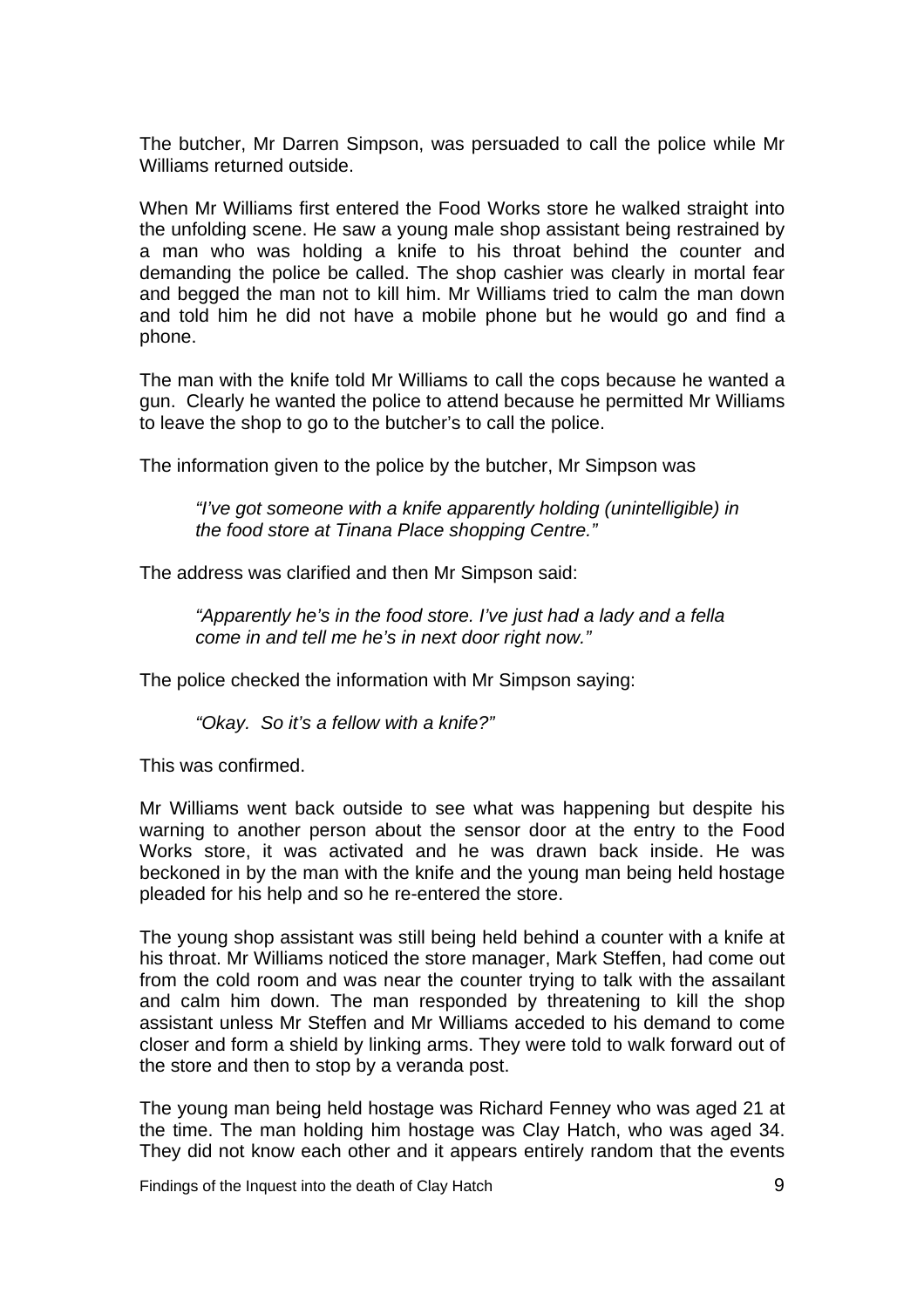unfolded at this shopping centre and involved the particular group of people who were drawn into the incident.

Mr Hatch manoeuvred Mr Fenney and the two men acting as his shield ahead of him as he directed them to leave the store. By this time the butcher, Mr Darren Simpson, and the real estate agent, Mr Darren Evans had come out of their businesses to investigate. Mr Simpson had noticed Mr Hatch as he walked past his shop earlier and wondered if he was homeless due to his appearance and because he was carrying a plastic bag and towel.

Mr Simpson and Mr Evans saw Mr Hatch holding a knife to Mr Fenney's throat. Mr Simpson tried to talk with Mr Hatch and calm him down. Rather than being able to defuse the situation they found themselves drawn into the scene. They recognised the Food Works manager, Tony Steffen, whose arms were linked with another man as they left the store ahead of the knife wielding Mr Hatch who was holding Mr Fenney. Mr Simpson tried to calm the man down by assuring him he had called the police but Mr Hatch was not appeased and demanded Mr Simpson come over to him or he would stab Mr Fenney. Richard Fenney was pleading with Mr Simpson to help him and both he and Mr Evans felt compelled to join the group or risk Mr Fenney being stabbed.

Within a very short time two more people were drawn into the human shield. One was an older man, Mr Bertolotti who had just parked his car at the front of the food store. He saw a group of people and thought they were assembled for a photo before he was addressed by Mr Hatch who told him:

*"You'll do, get over here."* 

The other person was Aaron Rossiter, aged 21, who had just arrived at the shopping centre and was also drawn into the group surrounding Mr Hatch who was continuing to threaten to kill Mr Fenney.

Mr Hatch was showing signs of extreme stress with witnesses noticing his head moving from side to side and signs of tension varyingly described as appearing as if affected by adrenalin, or angry, aggressive and agitated. Some witnesses could recall him using aggressive strong language demanding their compliance with his orders or he would stab Mr Fenney.

He did not appear to respond to anyone's attempts to calm him or to respond to any pleas to release the hostage.

It was at this time when Mr Hatch had gathered the six men around himself and Mr Fenney that a police car drove into the car park and parked at an angle towards the butcher and real estate shops in close proximity to the group who were now out into the car park area in front of the Food Works store.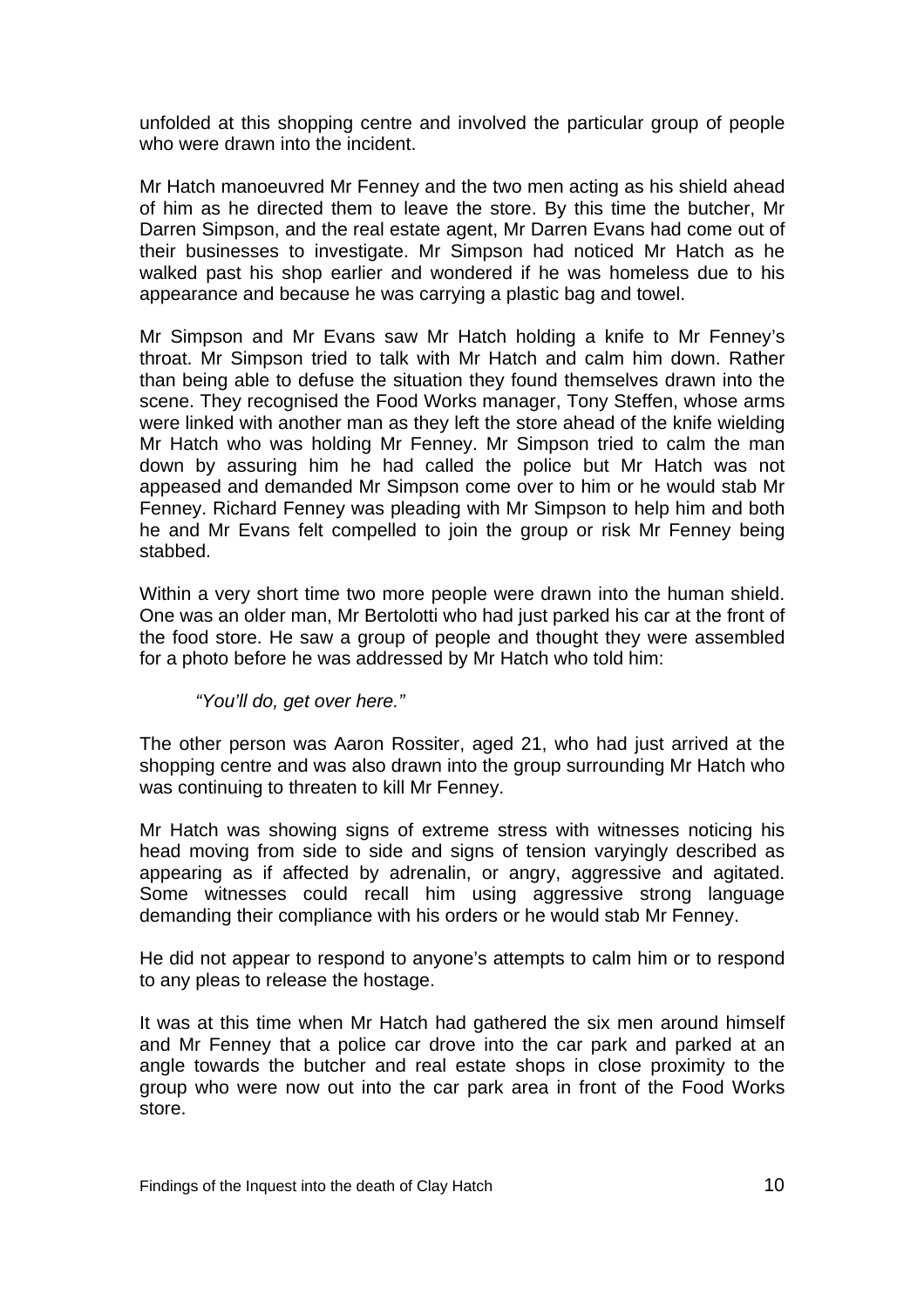The passenger side of the car was closest to the group and on that side of the car was Constable Belinda Frazer and Police Recruit Nicola Davies. Constable Marc Rodgers was the senior officer driving the vehicle.

The first record of a call to the police communications centre was at 10.20.50. This was a call made by Mr Hatch from the Food Works store after he had grabbed Mr Fenney and held a knife to his throat. In this call Mr Hatch assumed the identity of Mr Fenney and told police he had a young shop lifter at the Food Works store and requested them to come and get him.

The second call received by police was from the butcher Darren Simpson some 6 seconds later. The timing appears to indicate perhaps Mr Hatch made his call to the police after he had sent Mr Williams out to ring the police.

The local crew of rostered police from the Maryborough Police Station were sent out by Sergeant Roff and drove into the car park after turning off the siren. The information they had was there was a man with a knife at another person's throat at Tinana Shopping Centre.

As the police arrived in the car park they were told by Sergeant Guan over the radio to look for -

*"about five blokes out the front of the Food Works there at Tinana Place. And apparently one's got a knife."* 

Constable Frazer acknowledged over the radio-

*"You can show us off job we can see them."* 

The group was around the edge of the paved veranda outside the store. They were unwillingly shielding Mr Hatch and Mr Fenney. The gist of what can be elicited from the various accounts is this: Constable Rodgers got out from the driver's seat first which was on the side of the car away from the group. He moved towards the back of the car as Constable Frazer got out on the passenger side. Initially Recruit Davies stayed put as she was uncertain what was happening. There was shouting and someone at the back of the group was demanding the recruit get out of the car or he would stab the hostage.

She did so, which put her in a position closest to the group and the man armed with a knife.

Some witnesses including Constable Rodgers could recall the man calling out to the police officers to throw down their guns.

I am quite satisfied that neither officer had drawn their weapon. Constable Rodgers moved along towards the rear of the police vehicle and out from behind it. Initially he had his hands up gesturing in an open fashion towards the group and calling upon him to calm down.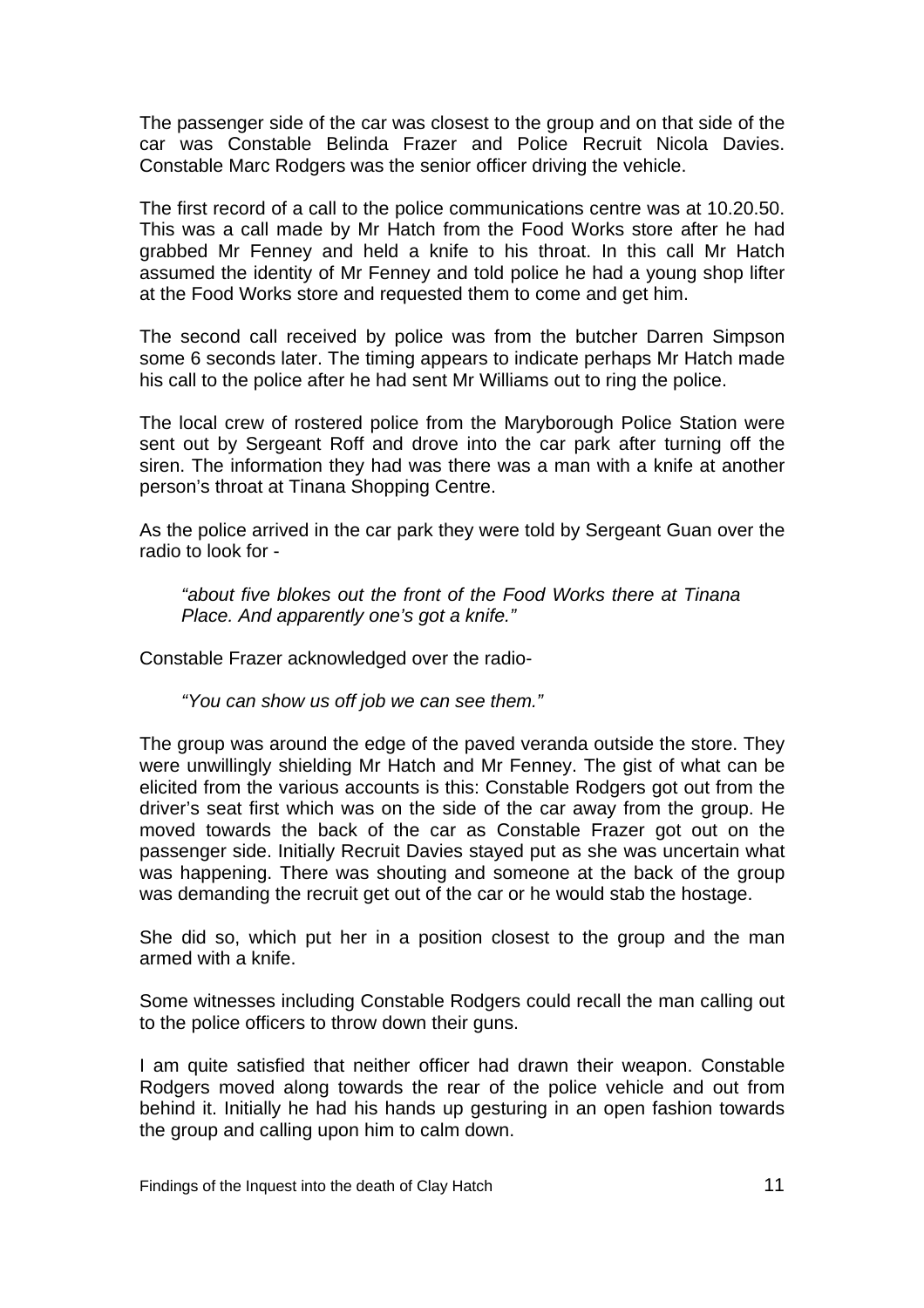Not surprisingly he cannot remember exactly what he said but I accept from all the evidence it was along the lines of 'calm down mate'.

Mr Hatch did not respond to the police officer other than by continuing to yell out and threaten to stab Mr Fenney. He demanded the police throw down their guns

Suddenly Mr Fenney screamed out he had been hit or stabbed and many of the group either heard or saw this happen as Mr Hatch brought his weapon down several times into Mr Fenney's back and neck. The police officers witnessed this. There was a momentary pause before Mr Hatch stabbed Mr Fenney again a number of times and the surrounding group of men broke rank and fled in all directions. One of the group, Mr Evans ran approximately in the direction where Constable Rodgers was emerging from behind the car. Constable Rodgers suddenly saw the assailant run towards him with the knife upheld at around shoulder height shouting he would kill him.

Mr Evans thought he was the target and ran past the police officer who was shouting "Stop, Stop" as he back tracked away a couple of metres from the threat.

I accept Mr Hatch was approximately five metres or less from Constable Rodgers when he withdrew his gun from his holster and brought it to bear on the oncoming Mr Hatch. There was no time to issue a formal warning that he was about to shoot unless the assailant desisted. There was insufficient time even to bring the weapon into the proper position in the middle of his body and hold it there to aim and fire. He shot one round from a position low at the side of his body. The bullet hit Mr Hatch in the neck. He still had forward momentum and he moved a step or two forward before falling spiralling onto his back as he fell to the ground.

The overwhelming evidence from witnesses was that no weapons were drawn by any police officers until immediately before the shooting occurred. Unsurprisingly in such a stressful situation Mr Simpson cannot recall what was called out by the police officer if anything as he was focusing on the man with the knife. Other witnesses could recall seeing and hearing Officer Rodgers respond. They confirmed he initially approached the group with hands open and forward seeking to calm Mr Hatch and talk with him.

Throughout the incident, Mr Simpson remained one of the closest to Mr Hatch and Mr Fenney. He could not say whether he grabbed Mr Fenney or he fell toward him after he was stabbed in the second attack, but Mr Simpson assisted in getting Mr Fenney to a seated position. As this happened he remembered Mr Hatch going straight past him running at the male police officer with his arm up in front of him wielding the knife at around shoulder height.

He could not recall anything actually said or yelled out at this time before he heard a shot.

Findings of the Inquest into the death of Clay Hatch 12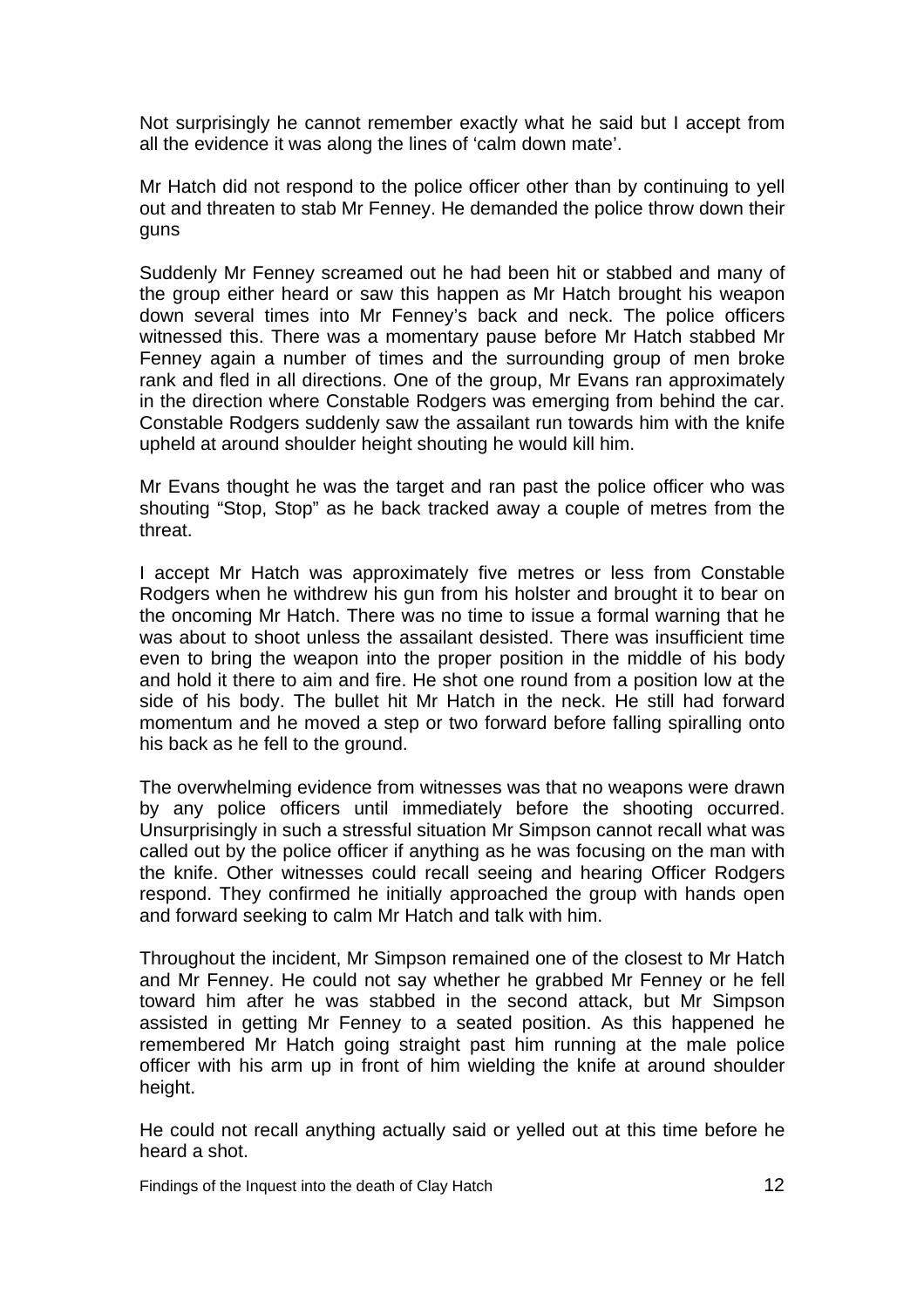When asked to assess the distance between the police officer and Mr Hatch, Mr Simpson thought it was less than 4 metres. After hearing the sound of the shot Mr Simpson saw Mr Hatch still moving forward with his own momentum before falling forward. He had the impression the police officer had stepped backwards before he fired.

Mr Simpson was then immediately occupied with assisting Mr Fenney who was bleeding copiously from wounds to the neck and head.

The estimate of distances varied between witnesses as did the time it took for the whole episode to unfold. Mr Simpson's final estimate was around four metres between the police officer and Mr Hatch when the shot was fired.

Although Constable Rodgers has no memory of this I accept the evidence of recruit Davies that he attempted to clear his weapon which had jammed after the first shot. A subsequent examination of the weapon showed the magazine had not returned to the proper position and the incoming round was not properly seated. Inspector Turner explained the weapon was not faulty but this probably occurred due to the restricted position from which the officer discharged the weapon, possibly obstructing the magazine when it was in contact with the accoutrement belt.

## *The aftermath*

Constable Rodgers went to Mr Hatch and kicked away the knife still in his hand before bending to check for a pulse or any sign of respiration. There was none, although a short time later the recruit saw some movement which prompted further examination of Mr Hatch, but it was confirmed he was deceased. The ambulance was called and information radioed in immediately that one person had been shot and was deceased and another person had been stabbed multiple times.

Fortunately Mr Fenney made a full recovery and no-one else was injured.

## *Relationship between Mr Hatch's behaviour, his condition and toxicology*

The evidence of Dr Albrecht is that, under the influence of amphetamines, Mr Hatch would have become increasingly disordered in this thoughts leading to disorganised behaviour. It is likely that amphetamines, combined with his underlying psychosis, would have resulted in him experiencing auditory and visual hallucinations with paranoid themes.

The level of the drug Diazepam detected in Mr Hatch after death were not consistent with what would have been found if he had only ingested the drug as prescribed. Mr Hatch had last been prescribed Diazepam at the Gold Coast Hospital and only had enough to last until 8 days after discharge. The levels in his system indicate more recent use and evidence given at the inquest by Dr Albrecht indicates the drug is readily available on the black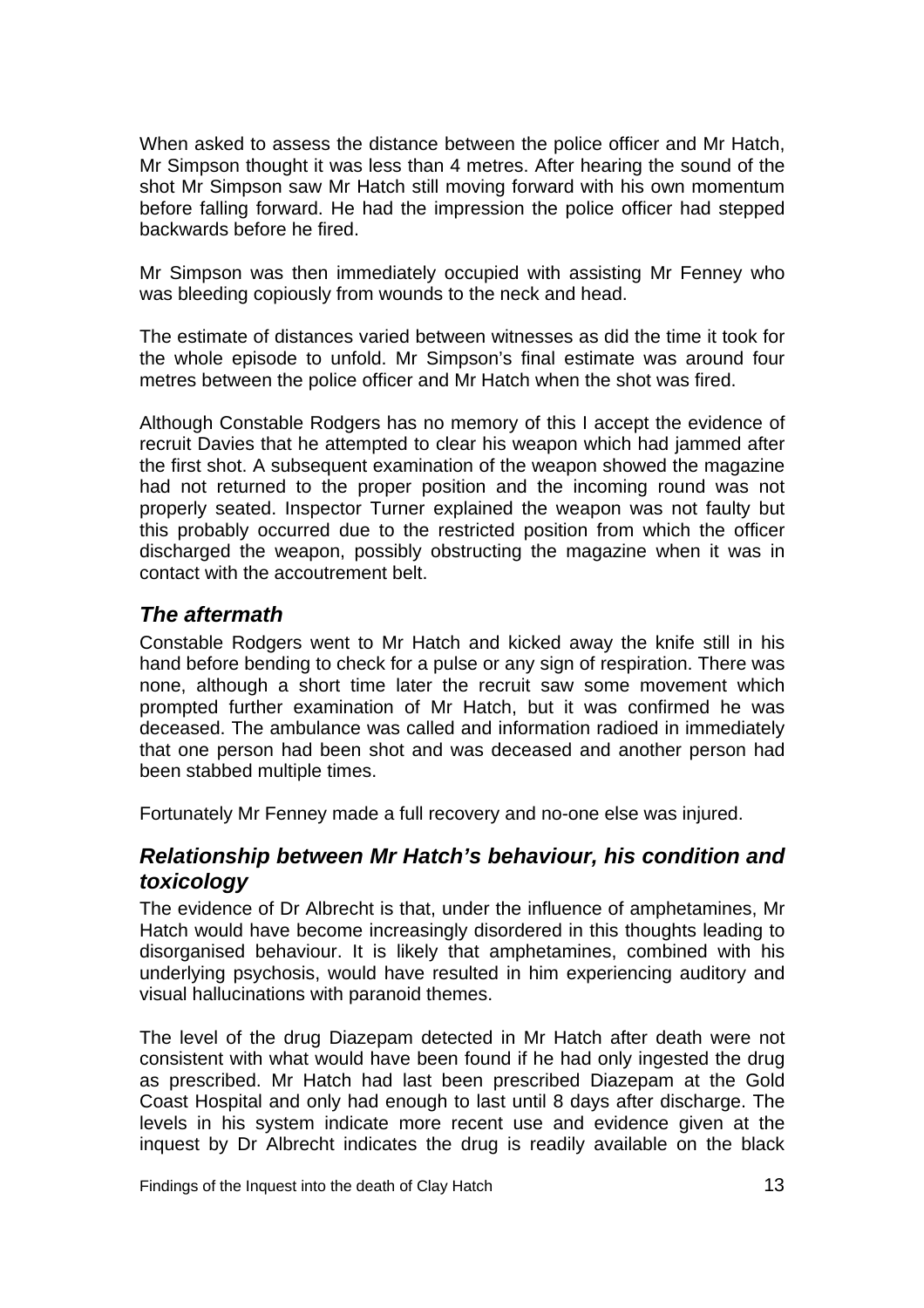market either in pure form or mixed with amphetamines. Dr Albrecht stated that Diazepam had the potential to have a disinhibiting rather than a sedating effect when used in combination with amphetamines.

Mr Hatch was found to have two tablets in a plastic bag on his body. The prescription sticker on the bag was for Clozapine and had been issued in January 2007. This drug had not been prescribed to Mr Hatch since that time. It is not clear whether the tablets contained in the bag were in fact Clozapine. This goes to the issue of whether Mr Hatch had recently taken his prescribed medication. Toxicology tests did confirm low levels of the prescribed anti psychotic medication, quetiapine. Regardless of whether he was adhering to his prescribed medication, it is clear there was capacity in any case for Mr Hatch's condition to spiral out of control when aggravated by the other drugs mentioned.

Dr Albrecht agreed that Mr Hatch's behaviour was indicative of him suffering an acute episode of psychosis. In particular he cited the apparent willingness to interact with people so readily and the seeming focus on obtaining a gun as being entirely inconsistent with Mr Hatch when 'well'. I am satisfied, having regard to Mr Hatch's medical history, that his actions were a manifestation of his psychosis. There is no evidence to suggest he had any suicidal ideation or that he formed an intention to manufacture a confrontation with police during the course of any lucid thought process. His actions were the result of an acute episode of a severe and unpredictable illness exacerbated by illicit drug use.

## *The autopsy*

An autopsy examination was conducted on 3 May 2007 by Dr Alex Olumbe in association with the consultant Professor Ansford. This examination confirmed a single projectile entered the left side of the front of the neck just above the collar bone. This traversed backwards through muscle and into the neck. The passage of the bullet severed or lacerated major structures including the proximal part of the left common carotid artery and left internal jugular vein. It caused multiple fractures of the first thoracic vertebra as well as causing contusion and laceration of the spinal cord.

The pathologist considered death may have been rapid due to the injuries sustained including severed blood vessels and contusion and laceration of the spinal cord. This opinion accords with observations made at the scene of Mr Hatch's death where witnesses observed him moving forward with momentum after being shot, then falling and spiralling onto the ground on his back. A check made for vital signs within a short time confirmed there was no sign of pulse or respiration.

Toxicology tests revealed the presence of amphetamine and methylamphetamine at low levels in the blood and high levels in the urine. This indicated usage of amphetamines which were being eliminated through urine. Other drugs were detected including diazepam and low levels of the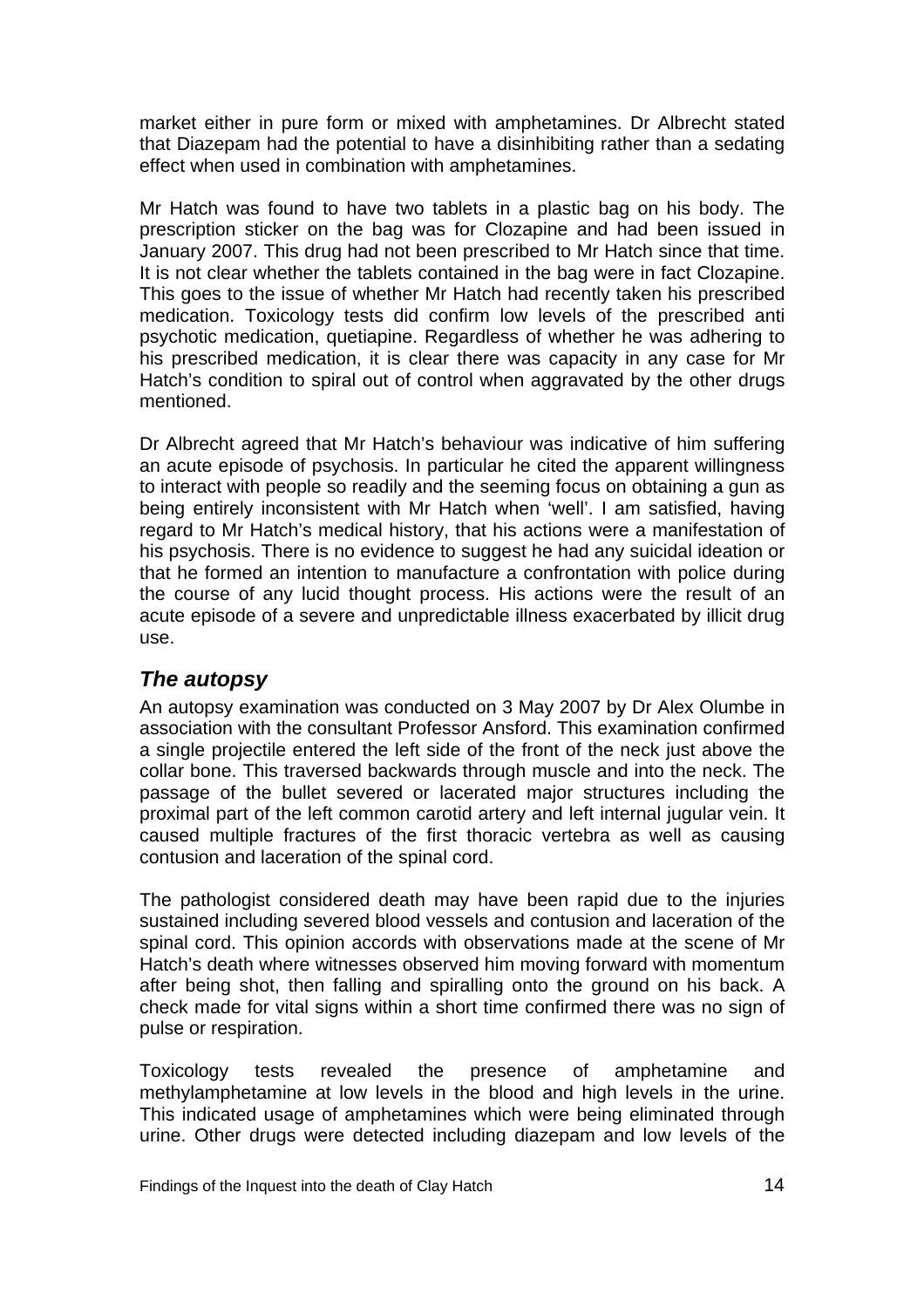antipsychotic medication quetiapine. Inactive metabolites of cannabis showed previous use of cannabis.

The pathologist concluded Mr Hatch died due to a gunshot wound to the neck. Underlying coronary atherosclerosis contributed to the death.

# **Findings required by s45**

The *Coroner's Act 2003* states at section 45

- (1) A coroner who is investigating a suspected death must, if possible, find whether or not a death in fact happened.
- (2) A coroner who is investigating a death or suspected death must, if possible, find—
- (a) who the deceased person is; and
- (b) how the person died; and
- (c) when the person died; and
- (d) where the person died, and in particular whether the person died in Queensland; and
- (e) what caused the person to die.

I find:

(a) The identity of the deceased person was Clay Hatch

(b) Constable Marc Rodgers and Constable Belinda Frazer accompanied by police recruit Nicola Davies attended at the Tinana Shopping Centre in Maryborough on 2 May 2007. They were responding to emergency calls by members of the public indicating there was a man armed with a knife involving another person at the Food Works store. As they arrived in the car park they were updated with further information that there was a group of about five men and one had a knife. They were unaware when they arrived whether there was a group of offenders or whether there was a fight or exactly what the situation was. When they arrived they discovered a man armed with a knife holding hostage a younger man. There was a group of six men with their arms linked in front of the other two.

Findings of the Inquest into the death of Clay Hatch 15 The man armed with the knife was Clay Hatch. The group of six men had been commandeered into positions to shield the armed man and the group was just outside the Food Works store in the car park. The police officers alighted from their vehicle and Officer Rodgers tried to calm Mr Hatch by speaking and moving away from behind the police vehicle. Mr Hatch threatened to kill the hostage and demanded the officers throw down their guns although there is no evidence that any officer had drawn their weapon at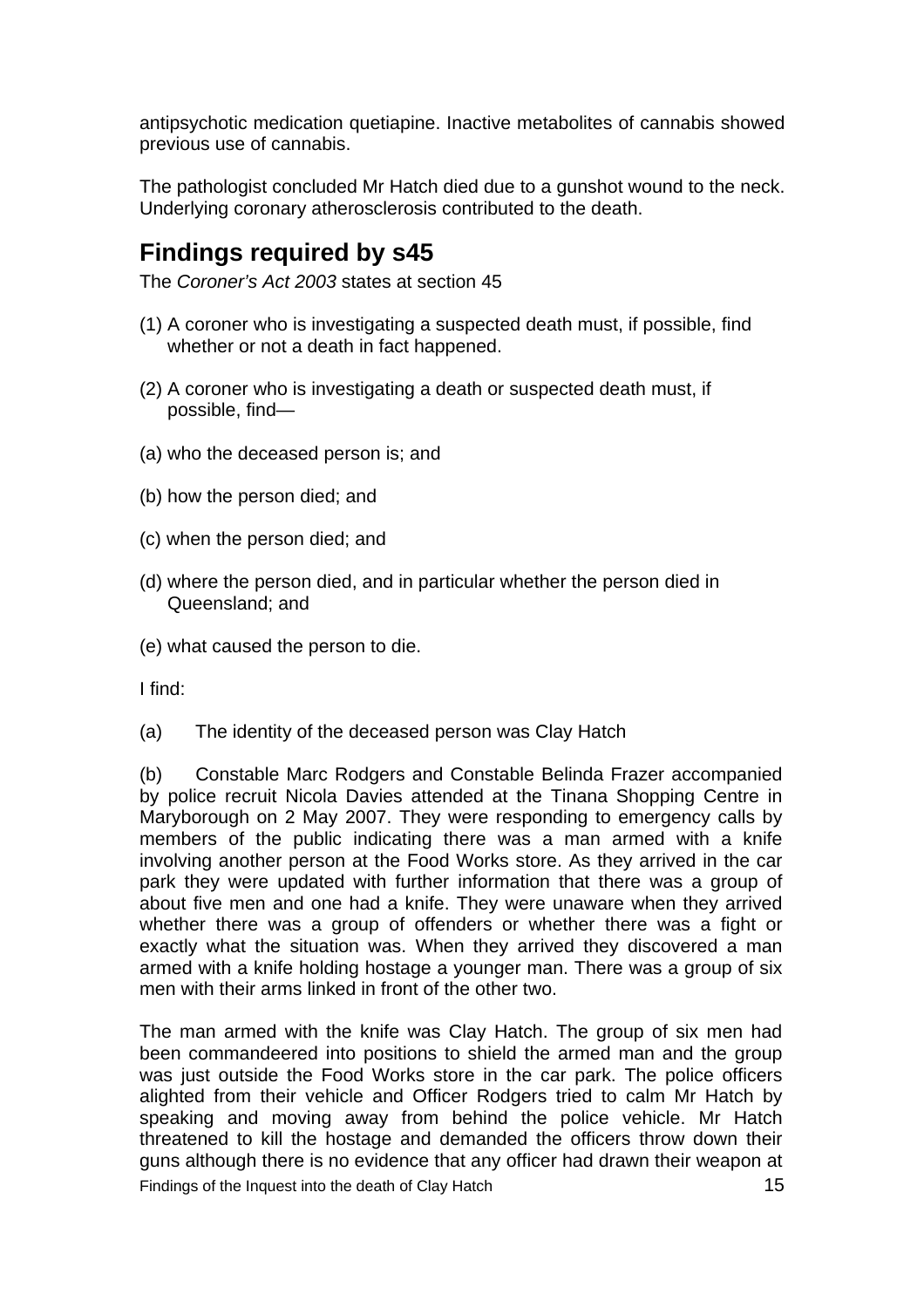this time. Mr Hatch again threatened to stab Mr Fenney and did so repeatedly causing an immediate crying out from Mr Fenney. Mr Hatch again stabbed Mr Fenney a number of times and the surrounding group dispersed in various directions. One person, Mr Evans ran in the direction of the male police officer.

When the surrounding cordon broke, and the hostage was somehow free of his assailant, Mr Hatch ran towards the male police officer with his arm outstretched in front of him, clutching the knife around shoulder height. He was shouting he would kill him.

Mr Evans ran past the police officer who was yelling out to Mr Hatch to stop. The officer retreated a couple of steps before drawing his gun and firing a single shot from about hip height and to the side of the officer's body.

The distance between the officer and Mr Hatch when Mr Hatch started running was less than ten metres and the distance between them when he fired was less than five metres. Mr Hatch landed on the ground even closer to the officer after he was shot.

Constable Rodgers had no option except to shoot in these circumstances to prevent grievous injury or his own death.

Clay Hatch was shot in the neck and sustained fatal injuries. He died almost immediately due to those injuries.

- (c) Clay Hatch died on 2 May 2007.
- (d) Clay Hatch died at Tinana in Maryborough in Queensland.
- (e) Clay Hatch died due to a gunshot wound to the neck.

## **Concerns, comments and recommendations**

Section 46, in so far as it is relevant to this matter, provides that a coroner may comment on anything connected with a death that relates to public health or safety, the administration of justice or ways to prevent deaths from happening in similar circumstances in the future.

#### *QPS use of force model and justification for use of firearm*

The Queensland Police Service is subject to the law and restricted to only use force when lawfully required to do so.

I am satisfied in all the circumstances that Officer Rodgers was justified in drawing his service revolver and firing it once at Clay Hatch. His efforts to calm the situation and consider how he might persuade Mr Hatch to release the hostage and relinquish the knife were only open to him for moments. The situation escalated dramatically with the multiple stabbing of the hostage in the neck and back, followed almost immediately by another spate of stabs.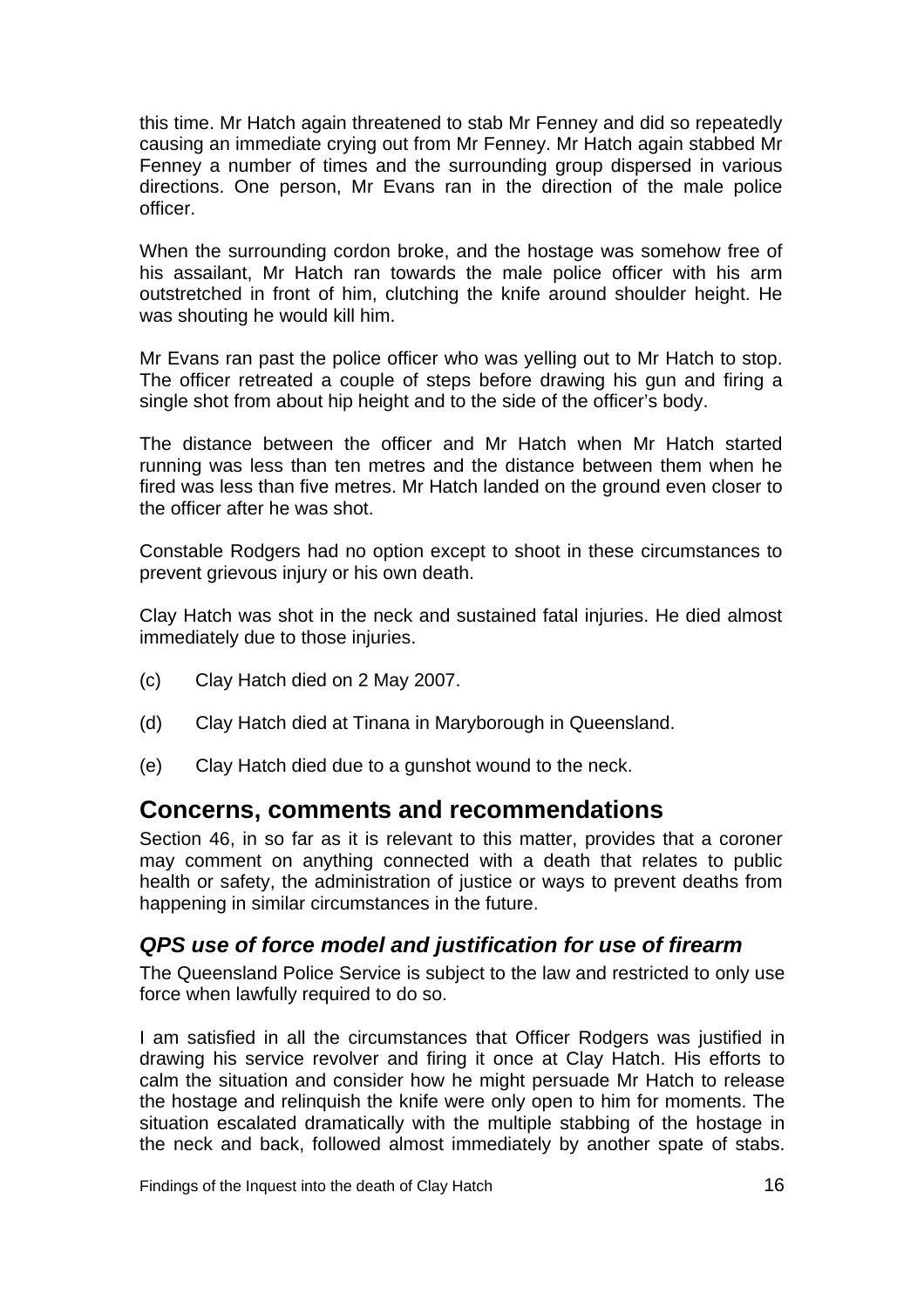This led to the fracturing of the conscripted shield of people forced into the situation as they fled in all directions to avoid Mr Hatch. The hostage Mr Fenney was released and Mr Hatch immediately ran at the male police officer with an outstretched arm at around shoulder height, still wielding the knife and shouting verbal threats to kill him. The distance between Mr Hatch and Officer Rodgers was less than 10 metres when Mr Hatch commenced running at him. The officer took backward steps to gain some time and space and called out for Mr Hatch to stop but without effect. In all these circumstances the decision to draw and fire his weapon was justified.

## *Allocation of resources and risk assessment by police*

#### **Communication issues between police communications and attending police**

The Maryborough police communications was staffed by Sergeant Guan and Senior Constable Coles on the morning of 2 May 2007. There were three incoming triple zero lines and three land lines. Calls could, and did, come in simultaneously but the officers were seated next to each other and endeavoured to keep each other informed.

This whole incident occurred within a very short time frame. It commenced at about 10.20am when Mr Hatch took Mr Fenney hostage and telephoned police with a misleading report of a shoplifter. It concluded when Officer Frazer advised over the police radio an ambulance was required. This was at 10.26am.

Any review of the police response is with the benefit of hindsight and motivated solely to review possible opportunities that were missed to defuse the situation, reduce the risk of harm to the public, and to the attending officers.

The first call from Tinana Shopping Centre was at 10.20.50. In that call Mr Hatch assumed the identity of Richard Fenney and falsely reported:

*"My name's Richard Fenney. I'm at Food Works Gympie Road. I've got a young shop lifter, he's about fifteen. Could you come down and get him please."* 

The operator attempted to clarify the address –

*"Mate, this Tinana Place, is that near the Westside Tavern?* 

*"Food Works, Gympie Road"* 

*"Yeah, is that at Tinana Place?"* 

*"Yeah, it is."*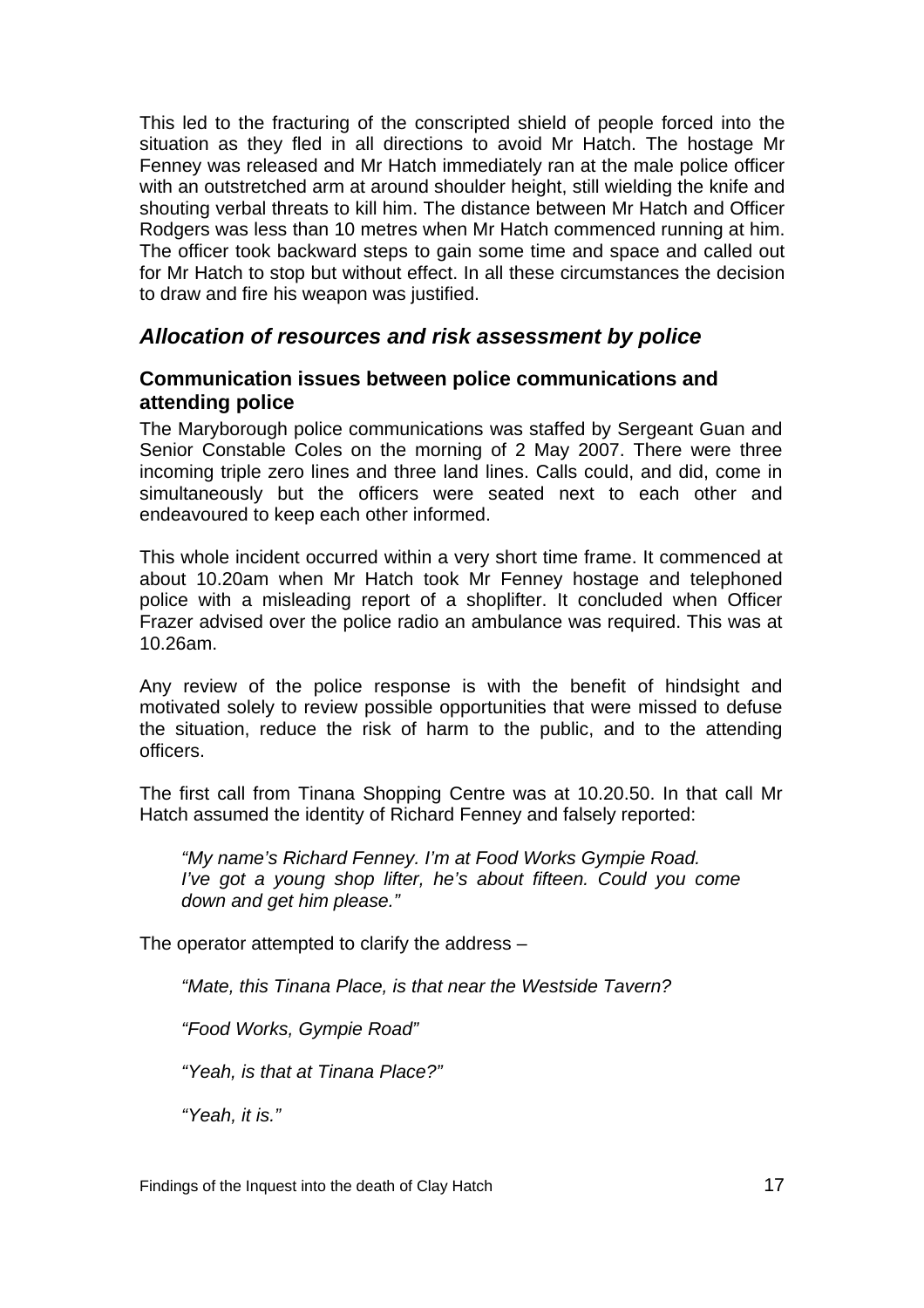The first opportunity to recognise a potentially serious incident was when Mr Simpson made a triple zero call from the butcher shop at Tinana Place Shopping Centre. The transcript records:

*"I've got someone with a knife apparently holding (unintelligible) in the food store at Tinana Place Shopping Centre."* 

The address was clarified before Mr Simpson went on to say;

*"Apparently he's in the food store. I've just had a lady and a fella come in and tell me he's in next door right now."* 

The call from Mr Simpson followed just 6 seconds after the initial call which had referred to Tinana Place Food Works.

A second triple zero call was received at 10.23.56 from Mr Martin at Tinana Shopping Centre checking the police had been notified of the disturbance.

The information supplied was:

*"There's a guy apparently with a knife at somebody else's throat…outside Food Works. There's three people involved, four now."* 

The caller's name was confirmed and that he was ringing from the real estate business. The call operator asked for details of the person and was told –

*"There are four blokes."* 

He could not describe them from where he was making the call.

Then Mr Martin said-

*"He's got five people under hostage. He's got five people there at the moment and they've, they've got a knife with all of them…Actually he's taken them hostage, he's standing behind them."* 

The operator asked if they were in a car or in the car park and the question was answered

*"in the car park outside Food Works."* 

A female voice was heard saying tell them to hurry up and the operator responded-

*"They're on their way, that's no worries, that's fine, they're already on their way."* 

Findings of the Inquest into the death of Clay Hatch 18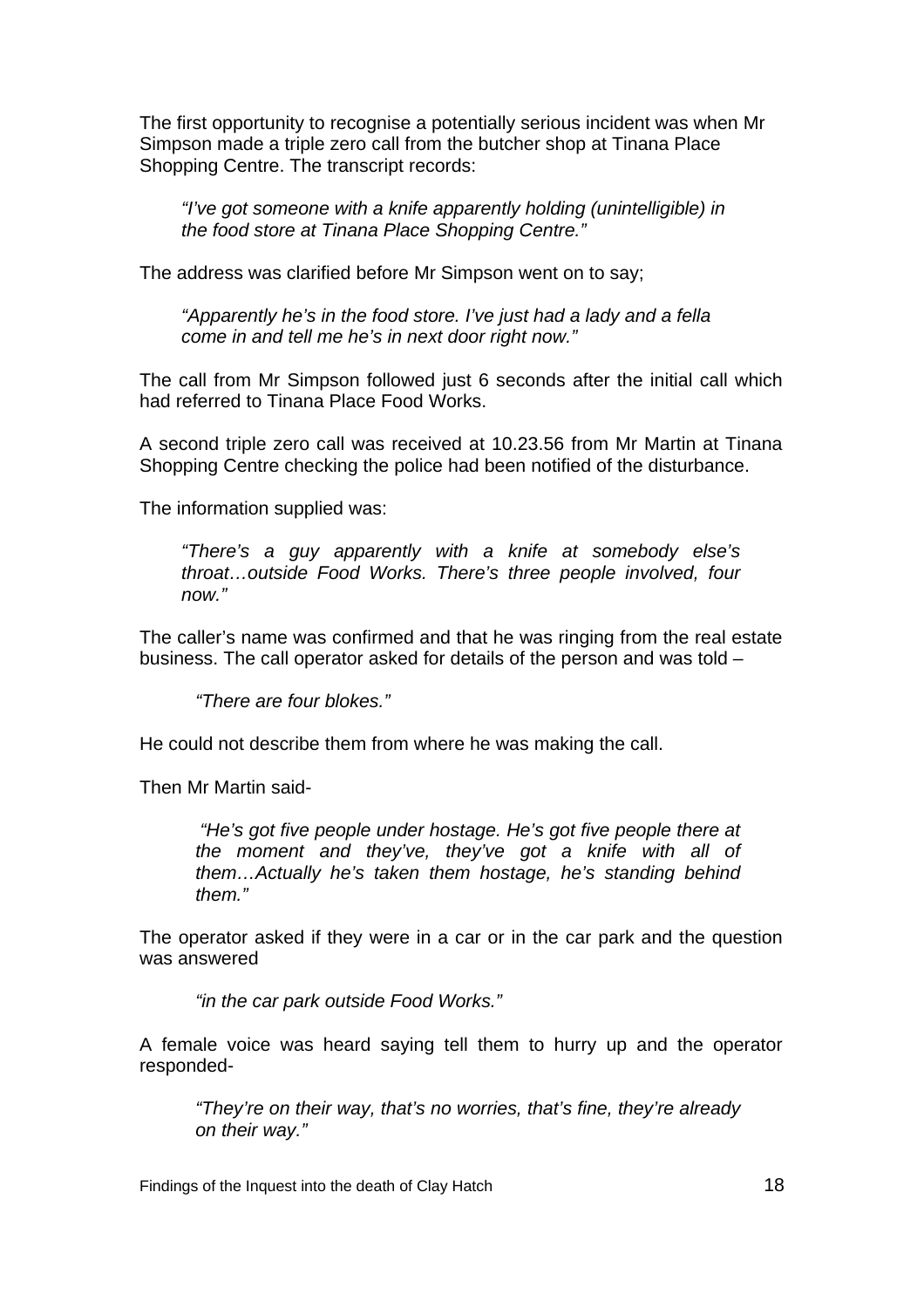Sergeant Guan was the officer who received this call. The call took approximately 63 seconds.

It was a short time after this call, perhaps as little as a minute that Sergeant Guan answered the radio call from the crew attending the scene in car 206. He said;

*"Yeah, how's it going 206? Looking for about five blokes out in the front of the Food Works there at Tinana Place and apparently one's got a knife."* 

The crew responded, apparently as they drove into the car park:

*"You can show us off job, we can see them."* 

Sergeant Guan did not inform the attending crew there was a hostage situation. He acknowledged this was an oversight.

Within the next minute Richard Fenney was stabbed multiple times by Clay Hatch who then ran at Constable Rodgers brandishing the knife and threatening to kill him. The police officer was in imminent danger and drew and fired his weapon, causing fatal injury.

Given the very small time interval it was probably impossible to warn the car crew in sufficient time not to enter the car park and to be alert to the true situation, but there was still a failure by the communications officer to pass on the specific information that it was a hostage situation.

#### **Involvement of police recruit in incident**

The officer in charge of the day crew was Sergeant Roff. When the first two calls came in referring to Tinana Shopping centre, Sergeant Coles came into the dayroom and relayed the information to attend the shopping centre. The information which was being responded to was that there was a man with a knife, possibly holding up someone in the food store. It had been reported by a man and a woman who had been in the store and gone next door to the butcher with the report.

Sergeant Roff dispatched the two constables Rodgers and Frazer and also agreed to the police recruit Davies accompanying them. He clearly considered whether or not she should attend, but authorised it. He was aware recruits should not attend dangerous situations. In evidence it appears Sergeant Roff expected the unfolding scenario to be one where some people known to the police who carried knives for their own protection due to disability, but who were considered harmless, were the subject of the report. Unfortunately this was not the case.

The young recruit appeared to be aware of the possibility she would not be allowed to attend but jumped at the opportunity to do so. The risk was very real given her inexperience coupled with the lack of any accoutrements. She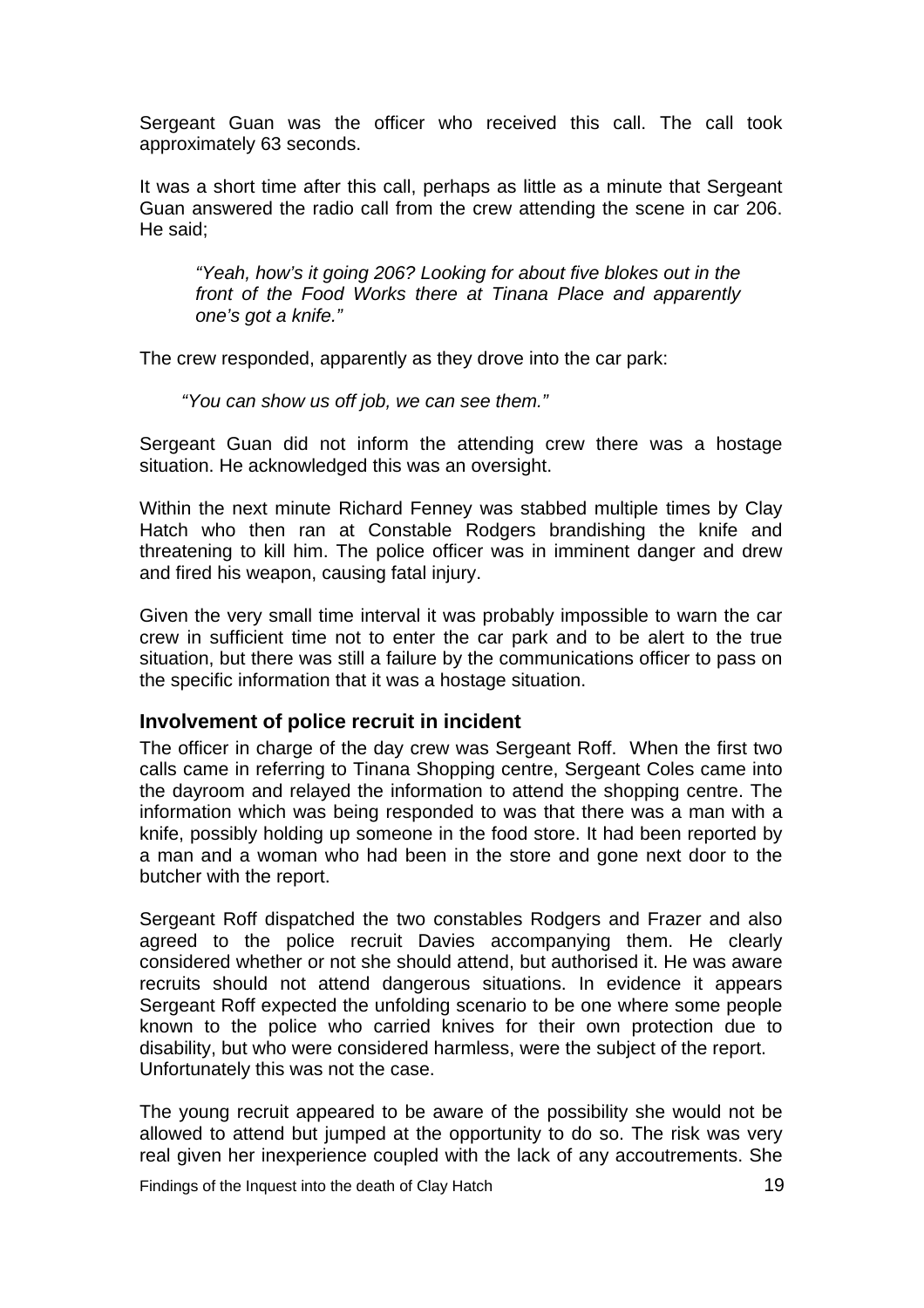was totally unarmed. Constable Rodgers briefed her as best he could indicating she should maintain her own safety as a priority but not be backward in coming to the assistance of the other two officers if called upon to do so. It was simply good fortune the young recruit was not targeted by Mr Hatch as she was the closest uniformed officer after the car was parked within close range of the group outside the food store.

As soon as Sergeant Roff became aware of escalating reports from the Tinana Shopping Centre he rushed to equip himself with his own accoutrement belt and hastened to the scene on a code two status to help. He told the inquest he considered the possibility of involving a police negotiator from Hervey Bay, but he wanted to attend the scene first to help his officers and assess the situation.

He assumed the communications team would inform the officers of the upgraded threat and new information. He was still driving to the scene when he heard the request for an ambulance as one person had been shot and another had multiple stab wounds.

It is important to recognise the very real, on the job risks that police officers face daily, and to be mindful of the instructions not to expose inexperienced and unarmed recruits to situations of potential danger.

#### **Awareness of risk from person armed with instrument with a blade**

Inspector Turner emphasized the importance placed on safety during training, especially when faced with a possible assailant armed with a blade. After extensive international review, the safe perimeter had been extended from 7 metres to 10 metres from a person armed with a blade. This distance was established after it was discovered how quickly an assailant could move towards an officer and the potential to deliver a lethal wound when armed with a blade, before the officer could respond.

Constable Rodgers certainly appreciated the risk when he was faced by Mr Hatch running at him probably from a shorter distance than this. He yelled out to "stop, stop," and he retreated a couple of steps and then withdrew his weapon and fired as a measure of last resort.

The evidence from Constable Frazer in the inquest was of concern. She had survived the experience unscathed and had recently undergone training. Despite this she needed prompting upon re-examination before she could elicit the correct safe distance when faced with an assailant armed with a knife. Her estimates of distance were also at odds with other witnesses. I do not intend to be unduly critical of this except to support an opportunity for further training to increase her skills.

#### **Treatment of Mr Hatch's mental health condition in the community**

I am satisfied that the treatment afforded to Mr Hatch by Dr Albrecht and other mental health workers was appropriate. I am satisfied that the treatment afforded to Mr Hatch gave proper and balanced consideration both to the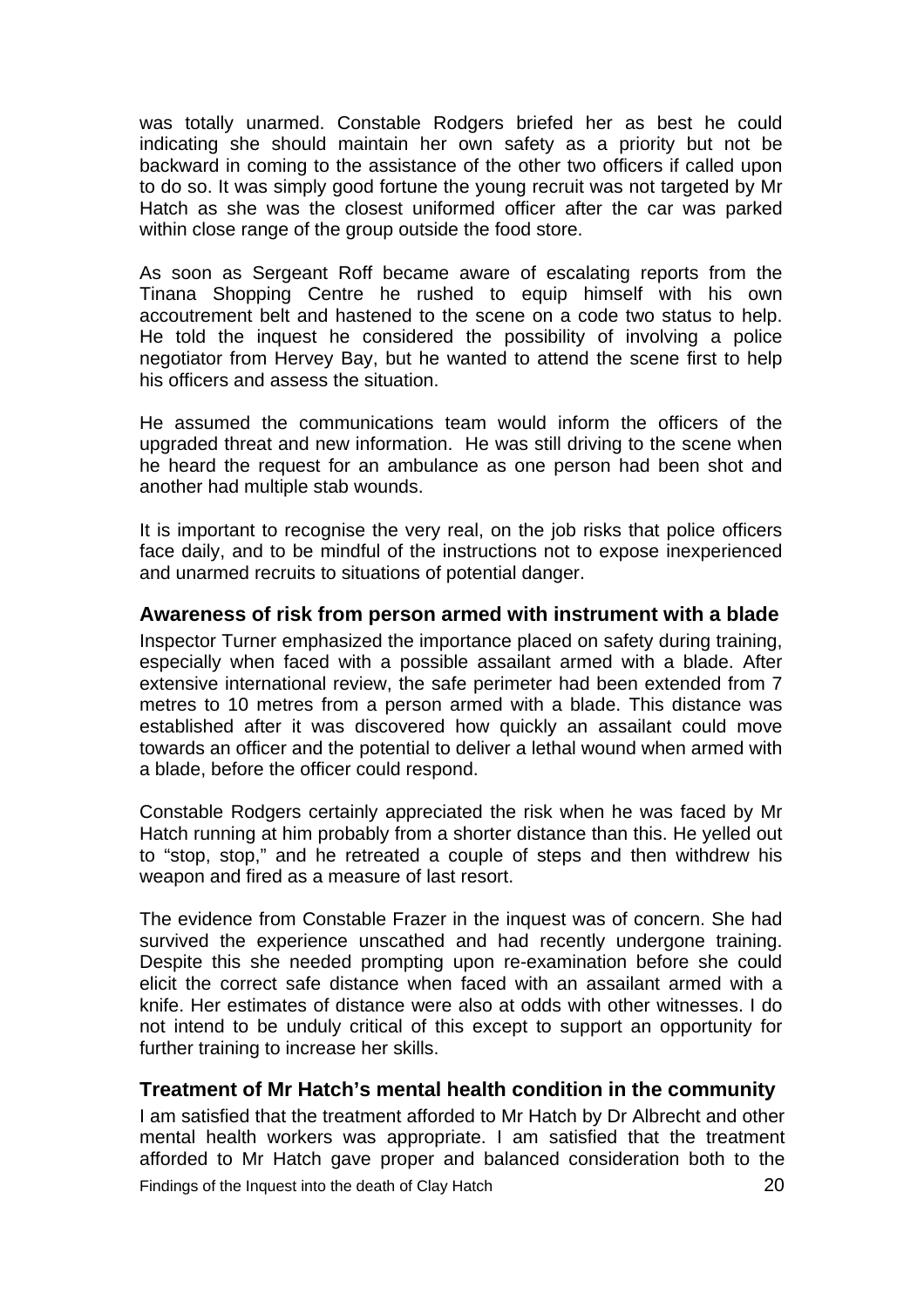management of his condition and the need to protect the community. The treatment history showed ongoing compliance, over a long period, with a restrictive forensic order. In hindsight, the brief incident on 4 April 2007 in which Mr Hatch went missing may have signalled the likelihood of further noncompliance although even now a link is not clear. I am satisfied that, on the information available at the time, the decision to impose a two week period of detention and monitoring of Mr Hatch for what was a very minor breach in the context of a 5½ year old order that had otherwise been adhered to, was sufficiently prudent. Even if others might have acted differently in the circumstances it could certainly not be said that a reasonably competent professional in Dr Albrecht's position could not have made that decision.

The hospital appropriately made contact with Mr and Mrs Hatch after his death to offer their condolences and assistance. Dr Albrecht offered to meet with the family. The family have been invited to forward any concerns they have in relation to the mental health treatment afforded to Mr Hatch. None have been forthcoming and this is consistent with what appears from the material available to me to have been a very good and productive relationship between the GCMHS and Mr Hatch's parents.

# **Conclusion**

Clay Hatch's death was a tragedy and his loss to his family and friends cannot be measured. He was a young man struggling with a serious mental illness and the restrictions this placed on his life. Despite being loved and supported by his family and receiving ongoing psychiatric treatment and care he struggled to cope with fluctuating psychosis. Medications were variably successful but came at a great cost in terms of significant medical deficits, and disabling and limiting side effects. There were times in the past when he attempted to self medicate or otherwise escape his dilemma with illicit drugs but generally he was compliant with his medication regime and the restrictions imposed on his life. He also usually complied with abstaining from illicit drugs and alcohol. The last recorded occasion of illicit drug use was around Christmas 2006. His psychiatrist changed his medication over the years in a constant endeavour to manage his illness with least impact on his health and general well being. In recent times his mother had indicated he seemed as well as he had been in years. But his psychiatrist noted with the reduction in some level of sedation he became more aware of his own prognosis and was frustrated at the limitations.

Tragically Clay accessed amphetamines and diazepam in unknown circumstances and absconded. The combination of dis-inhibition and paranoia exacerbated his underlying schizophrenia and he became psychotic and disconnected from reality. Whilst affected in this manner he was unlike his "well" self, causing enormous fear and injury to innocent people.

Findings of the Inquest into the death of Clay Hatch **21** Richard Fenney survived a terrifying and frenzied attack which was totally unprovoked and random. Others were unwittingly drawn into the nightmare and feared for their lives. The two young police officers and recruit were thrust into this situation without warning. They and particularly Constable Rodgers